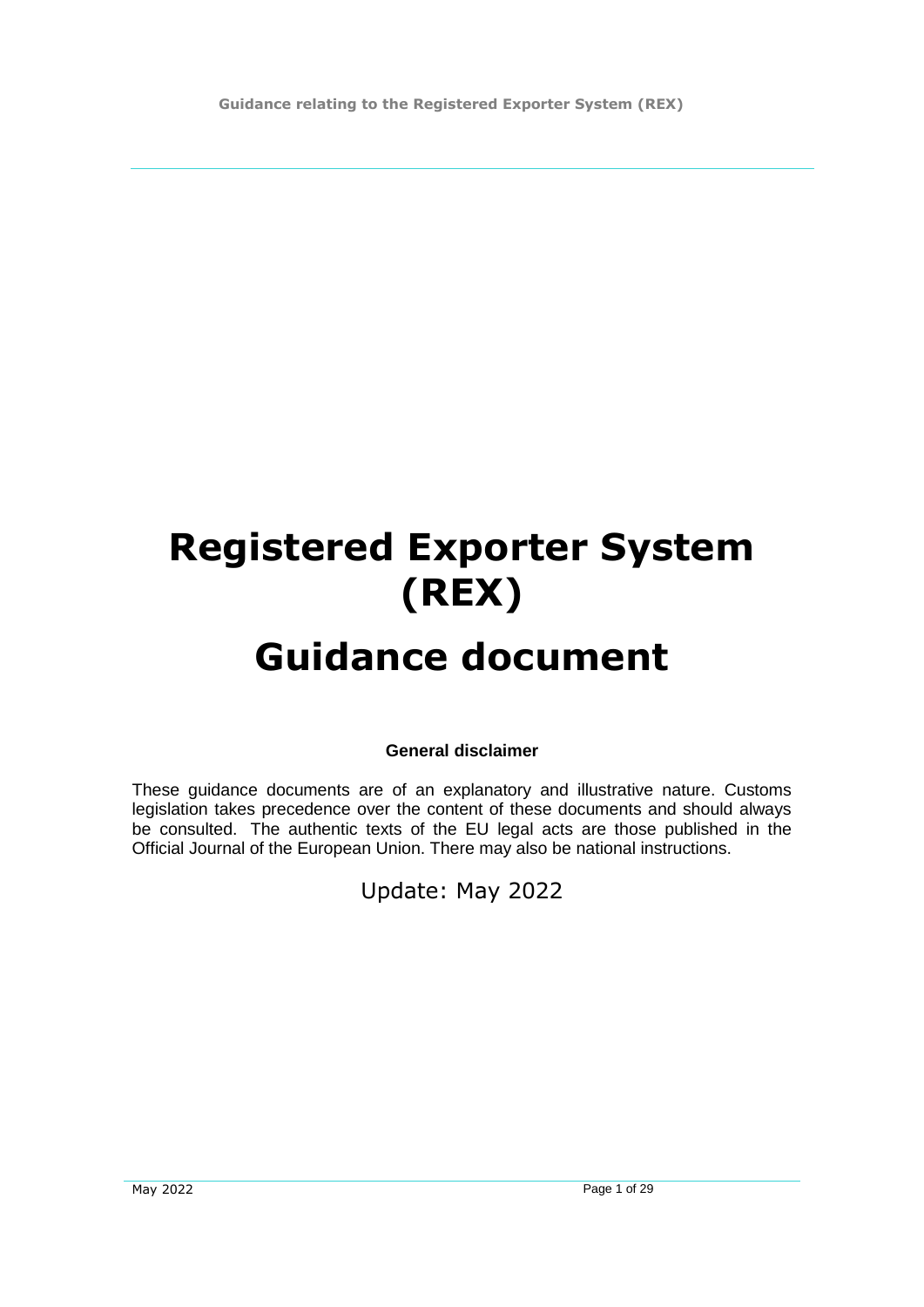**Guidance relating to the Registered Exporter System (REX)**

# **Table of Contents**

| $1$ . |                                                                                                               |                                                                                                         |  |
|-------|---------------------------------------------------------------------------------------------------------------|---------------------------------------------------------------------------------------------------------|--|
| 2.    |                                                                                                               |                                                                                                         |  |
| 3.    |                                                                                                               |                                                                                                         |  |
| 4.    | PROCEDURE FOR BECOMING REGISTERED EXPORTER  9                                                                 |                                                                                                         |  |
|       | $\mathbf{1}$ .                                                                                                | Information that the applicant needs to provide  9                                                      |  |
|       | 2.                                                                                                            | Registration of the exporter by competent authorities11                                                 |  |
|       | 3.                                                                                                            | Time limit to register an exporter after reception of the                                               |  |
|       | 4.                                                                                                            |                                                                                                         |  |
|       | 1.                                                                                                            | Modification of the registration of an exporter14                                                       |  |
|       | 2.                                                                                                            | revocation of the registration of an exporter14                                                         |  |
| 5.    | MAKING OUT A (REPLACEMENT) STATEMENT ON ORIGIN 16                                                             |                                                                                                         |  |
|       | $\mathbf{1}$ .                                                                                                |                                                                                                         |  |
|       | 2.                                                                                                            |                                                                                                         |  |
|       | 3.                                                                                                            | Commercial documents that may include a statement on                                                    |  |
|       | 4.                                                                                                            | Identification of originating products in the commercial<br>documents used in the context of the GSP 19 |  |
|       | 5.                                                                                                            |                                                                                                         |  |
| 6.    | CONTROL OF REGISTERED EXPORTERS AND OF ORIGIN OF                                                              |                                                                                                         |  |
|       |                                                                                                               |                                                                                                         |  |
| 7.    | MAKING USE OF STATEMENTS ON ORIGIN IN THE GSP23                                                               |                                                                                                         |  |
| 8.    | PUBLICATION OF THE REGISTERED EXPORTERS DATA23                                                                |                                                                                                         |  |
| 9.    | PROVISION ENABLING THE APPLICATION OF THE REX SYSTEM<br>IN FTAS THE EU HAS WITH THIRD COUNTRIES 24            |                                                                                                         |  |
|       | 10. ANNEX 1 - TEXT OF THE STATEMENT ON ORIGIN FOR THE GSP 25                                                  |                                                                                                         |  |
|       | 11. ANNEX 2 - EXAMPLE FOR THE EU-CANADA AGREEMENT -<br>PROVISION ENABLING THE APPLICATION OF THE REX SYSTEM   |                                                                                                         |  |
|       | 12. ANNEX 3 - EXAMPLE FOR THE EU-VIETNAM AGRREEMENT -<br>PROVISION ENABLING THE APPLICATION OF THE REX SYSTEM |                                                                                                         |  |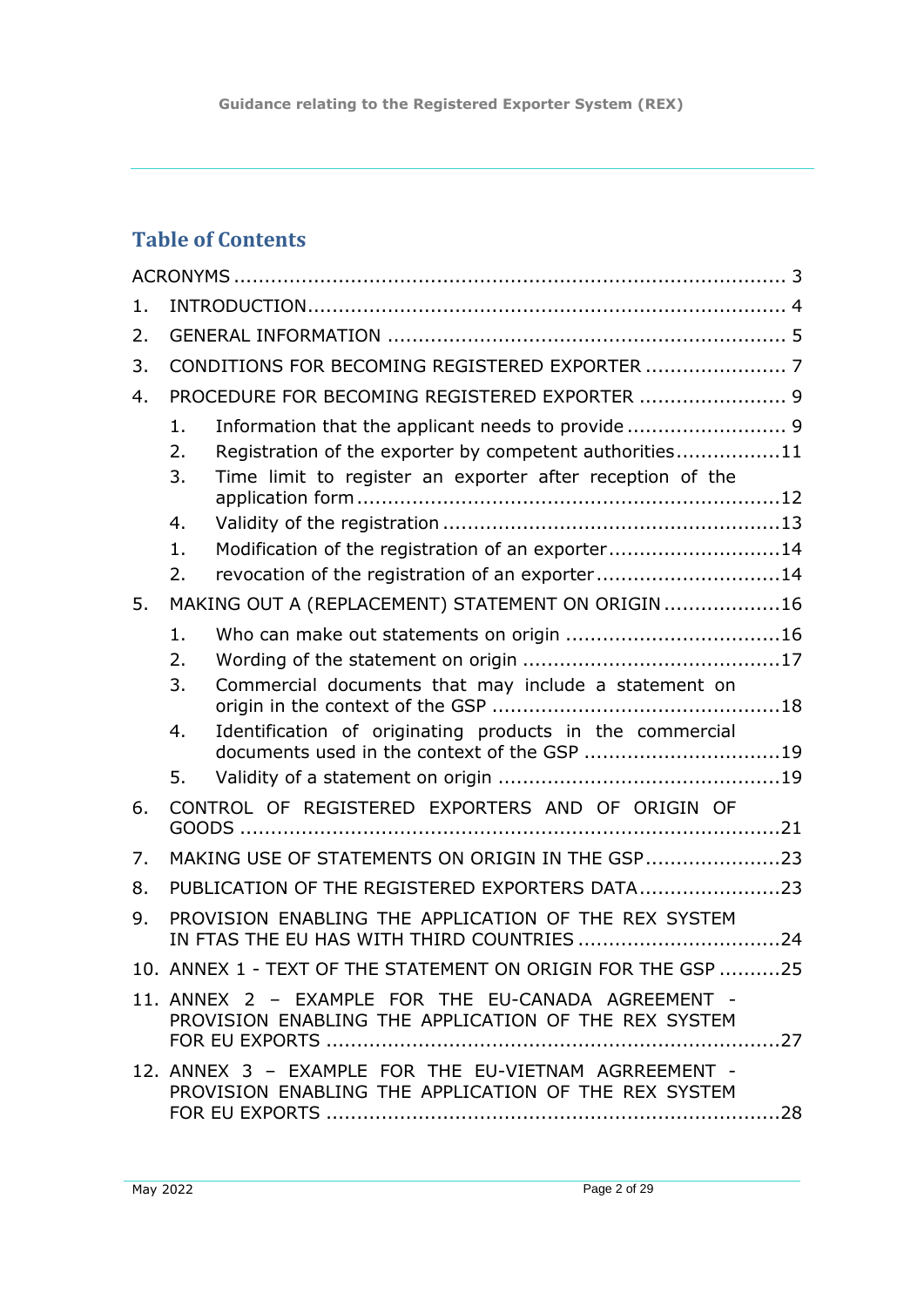# <span id="page-2-0"></span>**ACRONYMS**

| Abbreviation      | Definition                                                     |
|-------------------|----------------------------------------------------------------|
| EORI number       | Operator Registration<br>Economic<br>and Identification number |
| <b>FTA</b>        | Free-Trade Agreement                                           |
| <b>GSP</b>        | Generalized System of Preferences                              |
| <b>OCT</b>        | Overseas Countries or Territories                              |
| <b>REX system</b> | Registered Exporter system                                     |
| <b>TIN</b>        | <b>Trader Identification Number</b>                            |
| <b>WCO</b>        | <b>World Customs Organization</b>                              |
|                   |                                                                |
|                   |                                                                |
|                   |                                                                |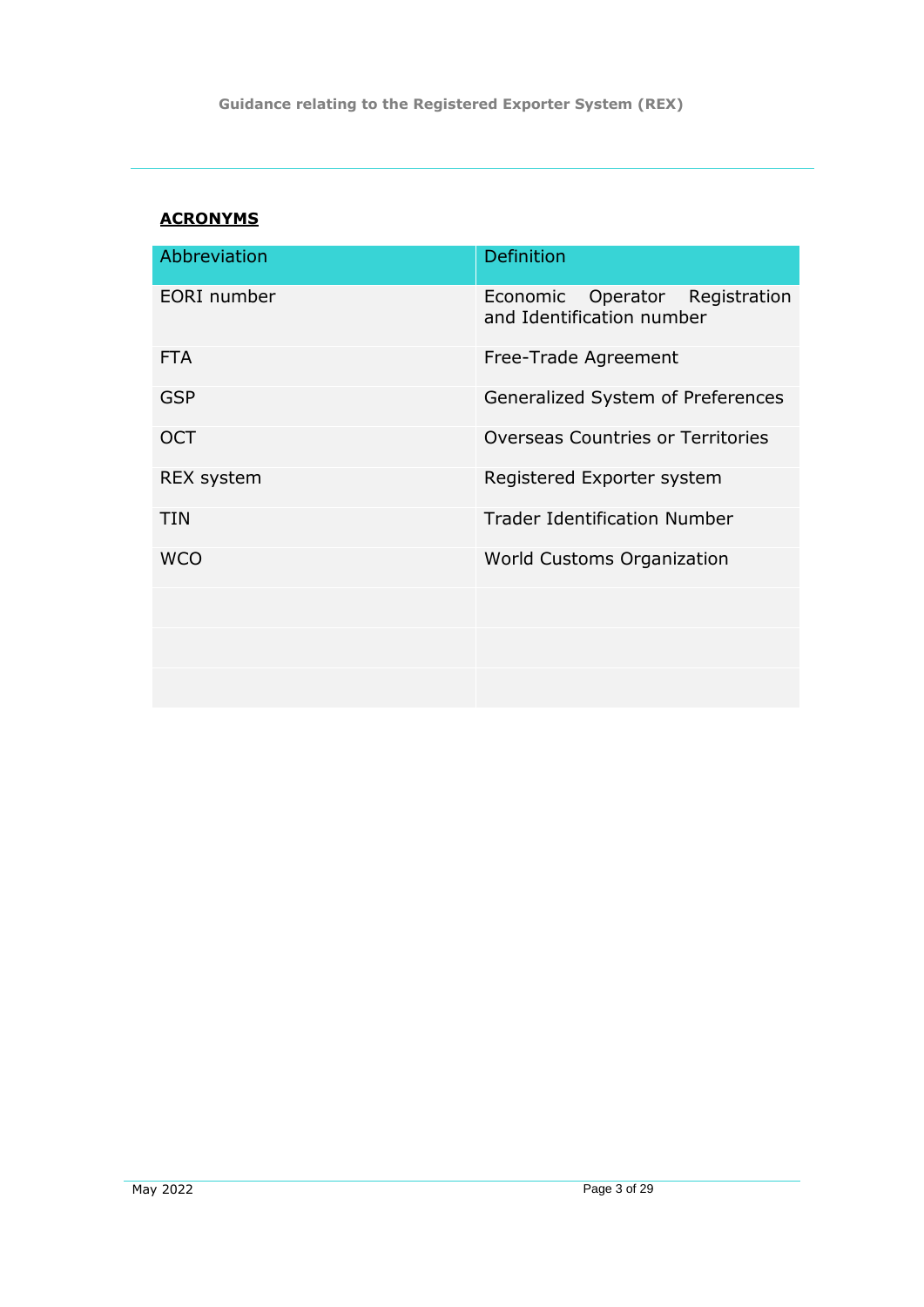### <span id="page-3-0"></span>**1. INTRODUCTION**

This document provides guidance relating to the Registered Exporter System (the REX system), a system of self-certification of origin by registered exporters making out so-called *statements on origin*.

The REX system is applied since 1 January 2017 in the context of the Generalized System of Preferences (GSP), whose rules of origin are laid down in Commission Delegated Regulation (EU) 2015/2446 and in Commission Implementing Regulation (EU) 2015/2447 of the Union Customs Code (Regulation (EU) No 952/2013). The REX system is also applied since 1 January 2020 by the Overseas Countries and Territories (OCTs), whose rules of origin are laid down in Annex 2 to Council Decision (EU) 2021/1764 (the Overseas Association Decision, OAD).

Progressively, the REX system has been applied in the EU for certifying the origin of goods exported to third countries in the context of preferential trade agreements, for instance the Agreements with Canada (CETA), with Japan, with UK, or with Vietnam. Finally, the REX system may also be used by a partner country of a preferential Agreement if that country ask for it. For the moment, Zimbabwe is applying the REX system in the context of the iEPA for its exports to the EU.

Because the REX system is a single system that will be applied in different unilateral, bilateral or multilateral preferential trade arrangements the EU has with third countries, it has been decided to elaborate a guidance as a standalone document which can then be referenced by other guidance documents where guidance on the REX system is needed (the GSP User Guide, guidance documents of FTAs…).

The document contains some recommendations which should facilitate the tasks of customs authorities called upon to register exporters and to ensure follow-up of the registrations. It contains also recommendations which should facilitate the tasks of exporters making out statements on origin.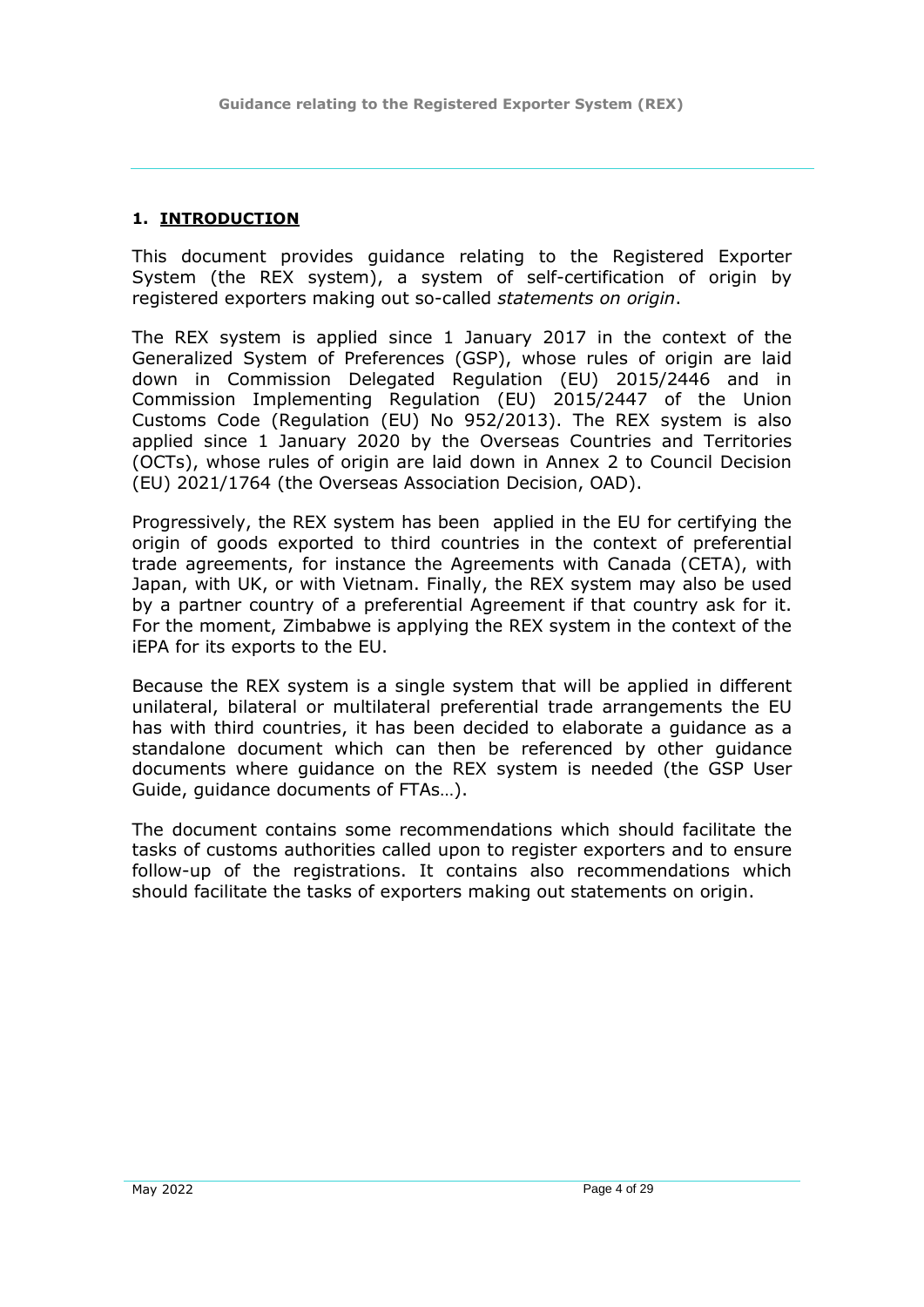### <span id="page-4-0"></span>**2. GENERAL INFORMATION**

- 1. The REX system simplifies export formalities by allowing the registered exporter to certify the preferential origin himself by including a specific declaration (so-called *statements on origin*) on the invoice or another document identifying the exported products. Thus, the registered exporter does not need to apply upon each export for issue of a certificate of origin.
- 2. The application to become registered exporter is a one-off formality, where the exporter provides the competent customs office with the necessary information for being registered.
- 3. Once the REX number is assigned to him, the registered exporter may use it for all his exports under preferential arrangements where the system of certification of origin applied is the REX system. No formality is required for a registered exporter to extend the use of his REX number for using it in the context of a new preferential arrangement.
- 4. The certification of origin made out by the registered exporter is called a "statement on origin". There is an exception in the Agreement with Canada (CETA) where the term "origin declaration" is used.
- 5. Preferential agreements concluded by the European Union with third countries and autonomous arrangements applied by the EU are listed on the Europa website at the following link:

[https://ec.europa.eu/taxation\\_customs/customs-4/international](https://ec.europa.eu/taxation_customs/customs-4/international-affairs/origin-goods/general-aspects-preferential-origin/arrangements-list_en)[affairs/origin-goods/general-aspects-preferential](https://ec.europa.eu/taxation_customs/customs-4/international-affairs/origin-goods/general-aspects-preferential-origin/arrangements-list_en)[origin/arrangements-list\\_en](https://ec.europa.eu/taxation_customs/customs-4/international-affairs/origin-goods/general-aspects-preferential-origin/arrangements-list_en)

Each preferential arrangement using the concept of statements on origin made out by 'registered exporter' creates its own legal order, meaning that operators holding a REX number should be aware that they are making use of a multifaceted registration and may need to refer to the relevant provisions in each individual arrangement.

6. The rules of the REX system are laid down in the context of the GSP, in Commission Implementing Regulation (EU) 2015/2447. As stated in Article 68(1) of the same regulation, Articles 80, 82, 83, 84, 86, 87, 89 and 91 UCC IA apply *mutatis mutandis* for the application of the REX system outside of the framework of the GSP scheme of the Union. This document will elaborate on the elements where the *mutatis mutandis* application of the GSP provisions to another preferential trade agreement needs to be further detailed.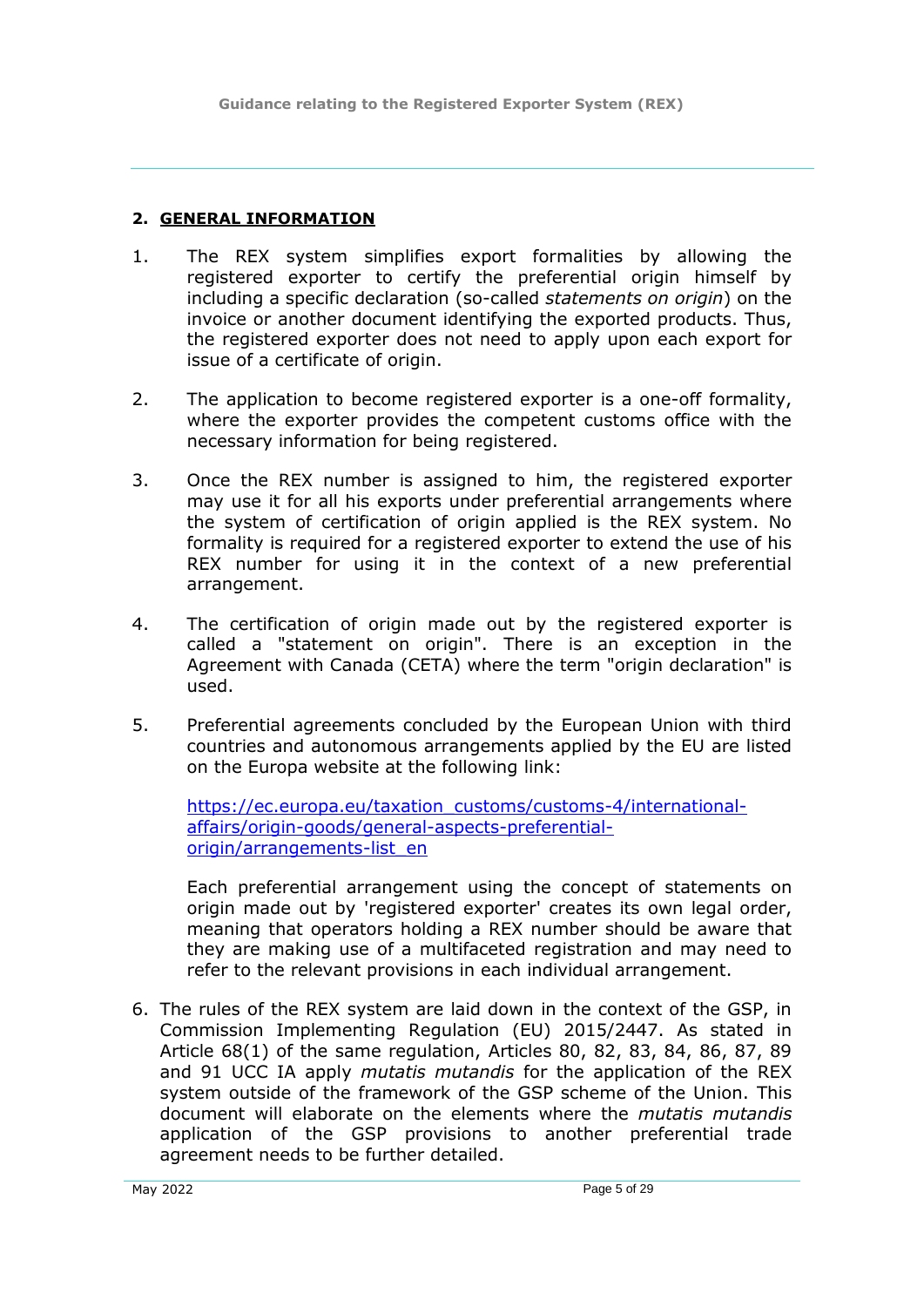7. The GSP beneficiary countries have progressively applied the REX system from 1 January 2017 until 31 December 2020; the GSP rules of origin define in details the rules which were applicable during the transition period. As from 1 January 2021, the GSP beneficiary countries apply only the REX system for certifying the origin of their products exported under GSP tariff preference to the EU.

The application date of the REX system by the different GSP beneficiary countries can be found at the following link: [https://ec.europa.eu/taxation\\_customs/online-services/online](https://ec.europa.eu/taxation_customs/online-services/online-services-and-databases-customs/rex-registered-exporter-system_en)[services-and-databases-customs/rex-registered-exporter-system\\_en](https://ec.europa.eu/taxation_customs/online-services/online-services-and-databases-customs/rex-registered-exporter-system_en)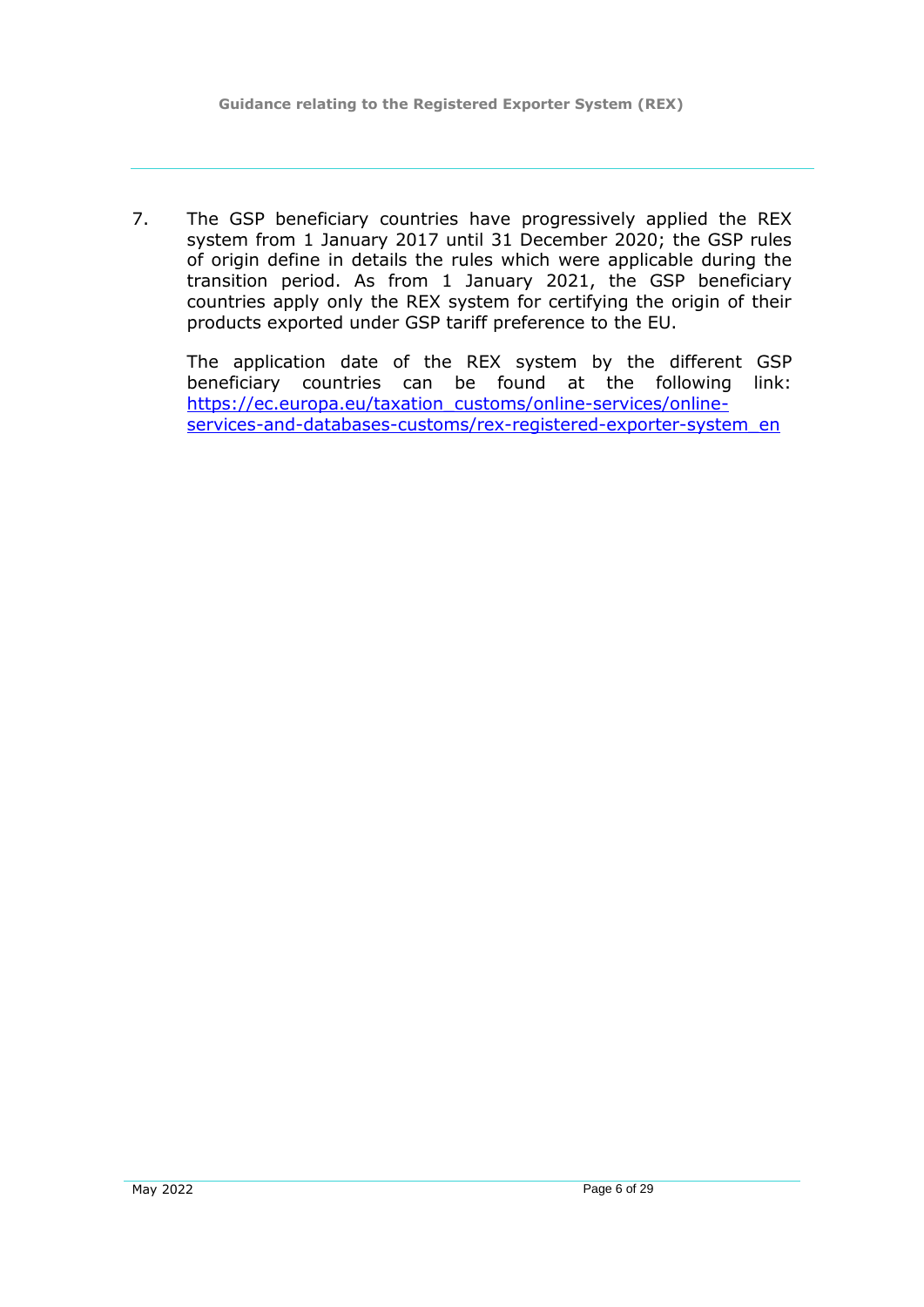#### <span id="page-6-0"></span>**3. CONDITIONS FOR BECOMING REGISTERED EXPORTER**

1. (in the EU) Any exporter, manufacturer or trader of originating goods, or re-consignor of goods, established  $1$ in the territory of the European Union, is entitled to apply to his competent customs authorities to become registered exporter, provided that he holds, at any time, appropriate evidence of the self-certified origin of the products he intends to export or re-consign, for the purpose of checks carried out by the customs authorities.

An EU company which has its headquarters in a Member State and premises or warehouses in another Member State may request its registration in any (or both if the different companies have different EORI numbers) of these Member States.

A company which has already been registered in a Member State with its EORI number cannot request to be registered again in another Member State with the same EORI number.

A company which has an EORI number in a Member State can apply for registration in the REX system in another Member State.

2. (In GSP beneficiary countries) Any exporter, manufacturer or trader of originating goods, established in the territory of a GSP beneficiary country, is entitled to apply to his competent authorities to become registered exporter, provided that he holds, at any time, appropriate evidence of the origin of the products he intends to export, for the purpose of checks carried out by the customs authorities.

An exporter shall request his registration to the competent authorities of the country where he is permanently established or where he has his headquarters.

3. The exporter should be an established and functional manufacturer, trader or re-consignor.

 $1$  Definition (31) of Article 5 of the UCC:

"person established in the customs territory of the Union" means:

- (a) in the case of a natural person, any person who has his or her habitual residence in the customs territory of the Union;
- (b) in the case of a legal person or an association of persons, any person having its registered office, central headquarters or a permanent business establishment in the customs territory of the Union;

-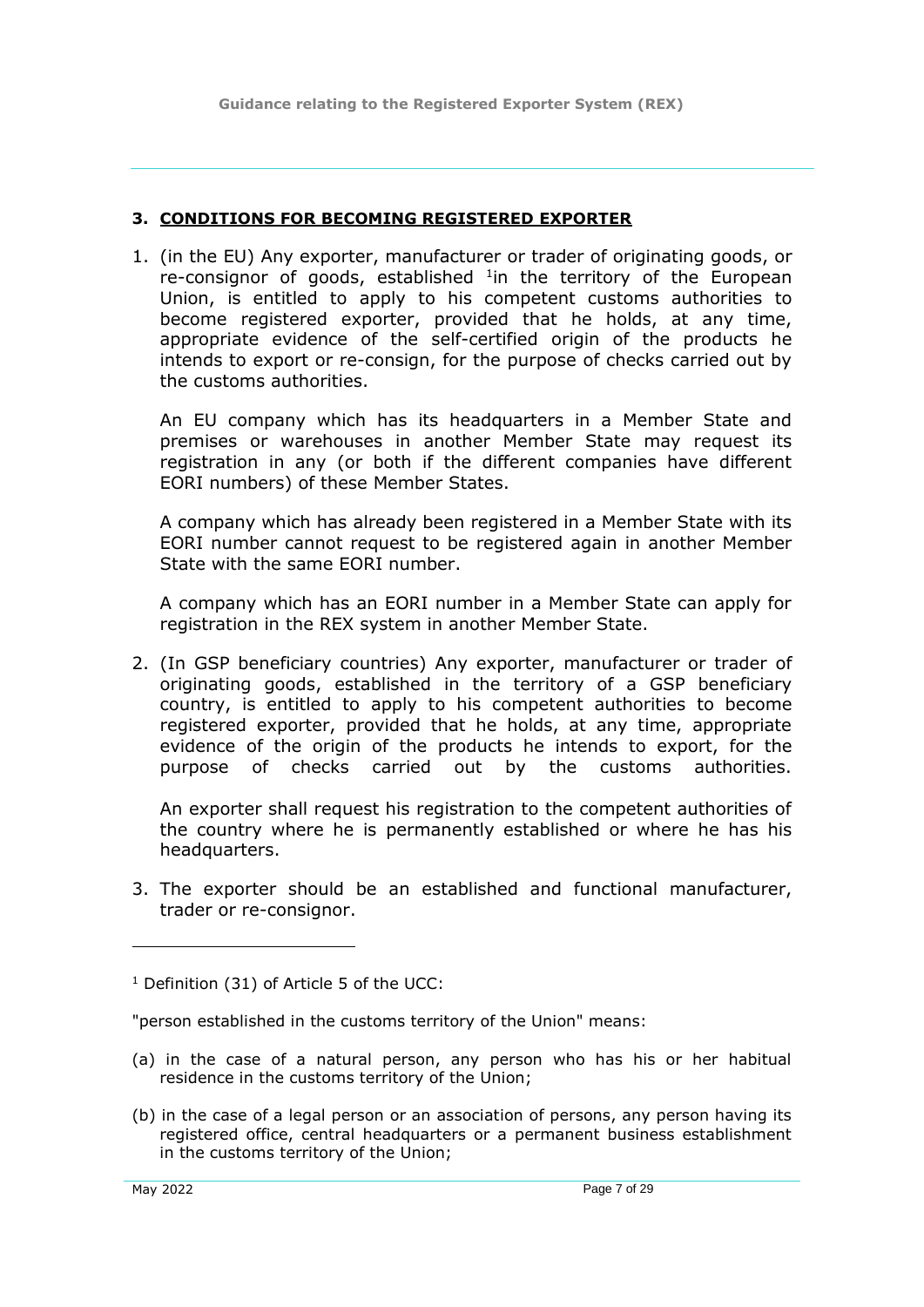- 4. The registered exporter should be able to submit at any time, at the request of the competent authorities, all appropriate documents proving the originating status of the products concerned.
- 5. The registered exporter should accept verification, by the said competent authorities, of his accounting and the manufacturing process of the products.
- 6. The registered exporter should keep for at least three years (or more depending on the period established in the preferential agreement or in national legislation of EU Member States) copies of the statements on origin and supporting documents related to the statements on origin he has made out. This period starts from the end of the calendar year in which the statements on origin were made out, unless otherwise provided in the preferential trade agreement.
- 7. The registered exporter should assume the entire responsibility of the use of his registration number.
- 8. The registered exporter should agree to inform the competent authorities about any alterations affecting his registered data.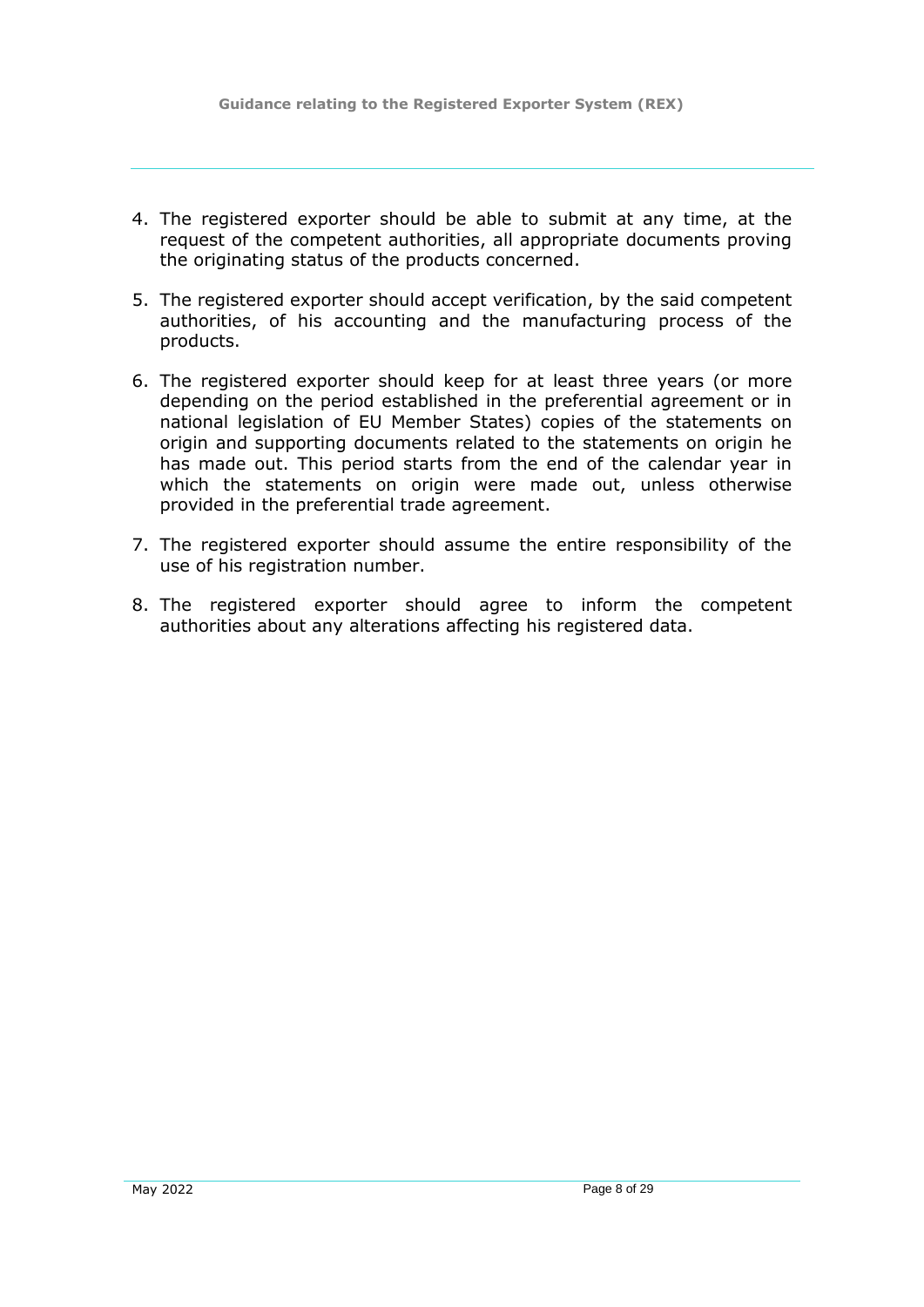#### <span id="page-8-0"></span>**4. PROCEDURE FOR BECOMING REGISTERED EXPORTER**

If necessary, competent authorities may offer applicants trainings on the rules of origin.

Competent authorities may offer instructions for exporters, explaining conditions which have to be fulfilled by them in order to become registered exporters. Such instructions may be made available on the internet or in paper form. Apart from instructions, other forms of information documents are also useful e.g. leaflets.

- <span id="page-8-1"></span>1. INFORMATION THAT THE APPLICANT NEEDS TO PROVIDE
- 1. When applying to become a registered exporter in the EU, an economic operator needs to provide the information requested in Annex 22-06A of Commission Implementing Regulation (EU) 2015/2447.

Application for registration in the EU may be done on paper or electronically through the REX Trader Portal [\(https://customs.ec.europa.eu/gtp/\)](https://customs.ec.europa.eu/gtp/).

- 2. When applying to become a registered exporter in the context of the GSP, an economic operator in a GSP beneficiary country needs to provide the information requested in Annex 22-06 of Commission Implementing Regulation (EU) 2015/2447.
- 3. When applying to become a registered exporter in the context of the Overseas Association Decision (OAD), an economic operator in an OCT needs to provide the information requested in Appendix III to Council Decision (EU) 2021/1764.
- 4. The information that the applicant needs to provide is:
	- Box 1: Exporter's name, full address and country, EORI or TIN
		- o EORI or TIN:
			- The EORI number is the Economic Operator Registration and Identification number assigned to economic operators in the Union
			- TIN is Trader Identification Number. It is a data element, defined by the WCO, whose purpose is to uniquely identify economic operators in a country. The competent authorities in third countries may decide which TIN is more appropriate in their countries for the purpose of registration in the REX system.
		- o Exporter Name. The information is mandatory. The data format is [an..70].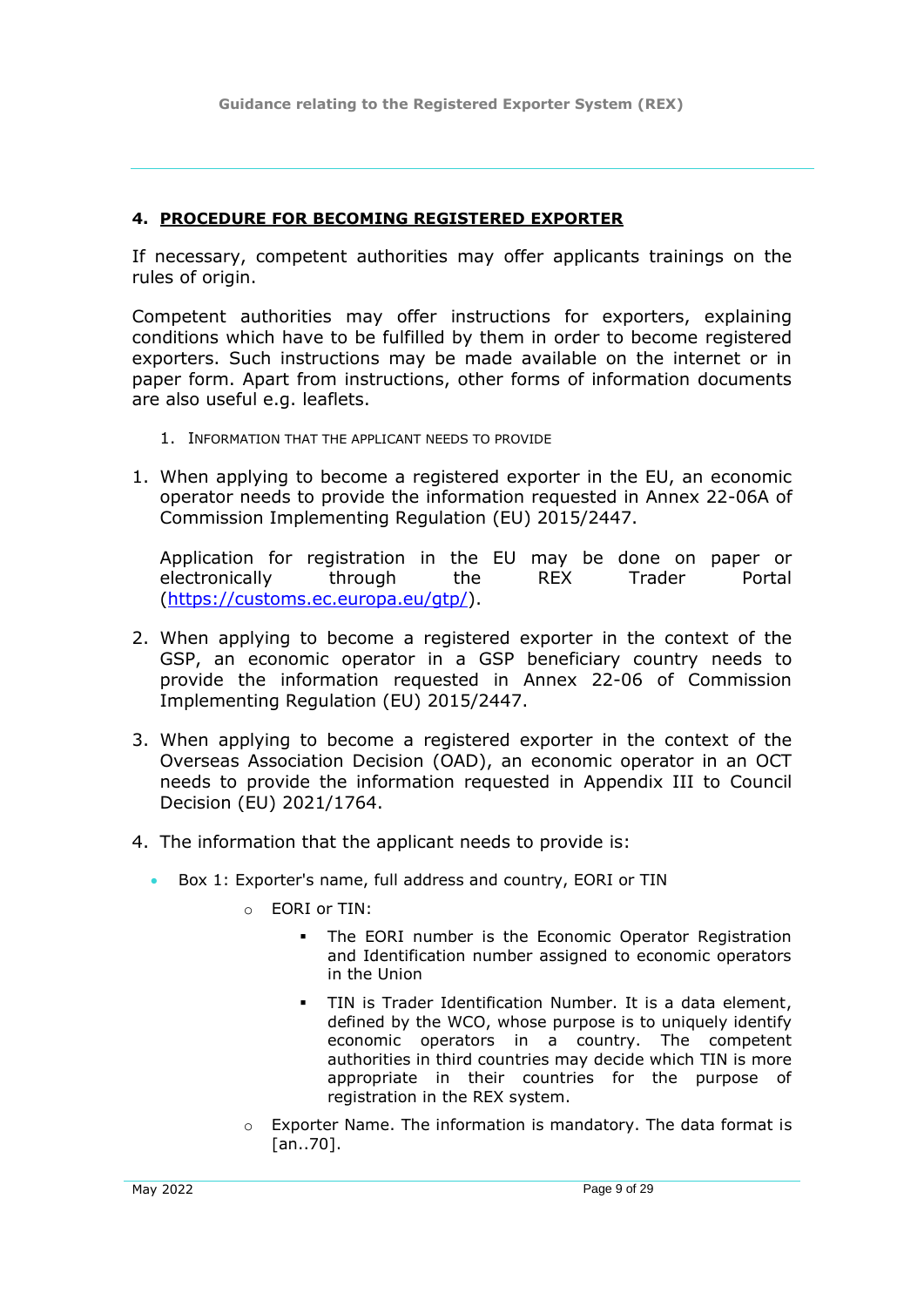- o Street and Number. The information is mandatory. The data format is [an..70].
- $\circ$  Postcode. The data format is [an..9]. If the country is a country where cities don't always have a postcode, then the information is optional.
- $\circ$  City. The information is mandatory. The data format is [an..35].
- o Country. The information is mandatory.
- o Email address, Fax Number, Telephone Number. At least one of those 3 elements is mandatory. The data format is [an..50].
- Box 2: Contact details including telephone and fax number as well as email address where available

While the content of Box 1 provides general information on the company, including main contact details of the company, Box 2 allows providing contact details specific in the context of the REX system (for instance, the person in charge of origin matters in the company). Box 2 is optional and can be used if the registered exporter considers valuable to provide a contact point different than the one already given in Box 1.

- o Name. The information is optional. The data format is [an..70]
- $\circ$  Street and Number. The information is optional. The data format is [an..70].
- o Postcode. The data format is [an..9]. The information is optional
- $\circ$  City. The information is optional. The data format is  $\lceil$ an..351.
- o Country. The information is optional.
- o Email address, Fax Number, Telephone Number. The information is optional. The data format is [an..50].
- Box 3: Specify whether the main activity is producing or trading
	- o This can be one of the two or both
- Box 4: Indicative description of goods which qualify for preferential treatment, including indicative list of Harmonised System headings (or chapters where goods traded fall within more than twenty Harmonised System headings).
	- o The list of goods is indicative, meaning that an exporter making out a statement on origin for products not covered by this list is not a reason for refusal of the statement on origin. However, this situation could be considered by customs authorities in the importing party as a case for launching a subsequent verification (on the grounds of reasonable doubts or not depending of other elements).

In this case, competent authorities in the exporting party may suggest to the registered exporter to modify his registration data to add the missing HS code.

The data format is [n..4] (either chapter numbers, or heading numbers).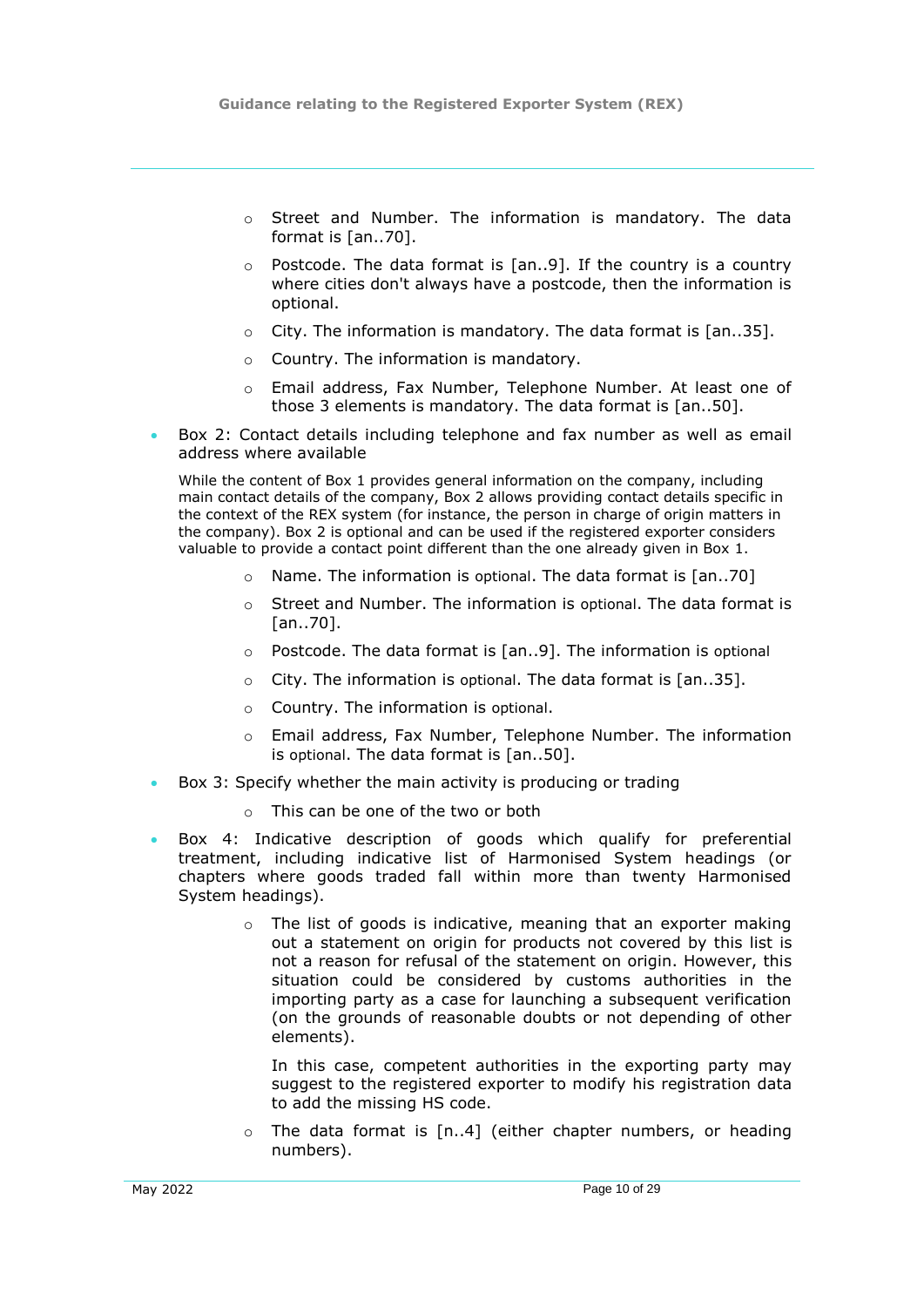- Box 5: Undertakings to be given by the exporter
	- o Place of authorised signatory. The information is mandatory. The data format is [an..35].
	- o Date of authorised signatory. The information is mandatory.
	- o Authorised signatory name. The information is mandatory. The data format is [an..70].
	- $\circ$  Authorised signatory job title. The information is mandatory. The data format is [an..17].
- Box 6: Prior specific and informed consent of the exporter to the publication of his data on the public website (the publication of the data is explained more in details at point [8\)](#page-22-1).

The exporter gives his consent for publication by signing this Box, in which case the following information is expected:

- o Place of authorised signatory. The information is mandatory. The data format is [an..35].
- o Date of authorised signatory. The information is mandatory.
- $\circ$  Authorised signatory name. The information is mandatory. The data format is [an..70].
- o Authorised signatory job title. The information is mandatory. The data format is [an..17].
- 5. In the EU, when the application is done on paper, using a copy of the application form, either the form is signed by the economic operator, or the economic operator is electronically authenticated when submitting its application form.

When the application is made through the REX Trader Portal, the economic operator is authenticated using UUM/DS and does not need to physically sign the application form.

- 6. In third countries (FTA partner, GSP beneficiary countries, OCTs), there is no electronic signature available for registration in the REX system and therefore, a signed paper copy of the application form is required from the exporter. There is however a "pre-application" webpage available, which allows the exporter to electronically fill in the application and which subsequently allows the competent authorities to electronically retrieve this information without having to retype it.
	- 2. REGISTRATION OF THE EXPORTER BY COMPETENT AUTHORITIES
- <span id="page-10-0"></span>1. Competent authorities shall only register an exporter if the application form submitted by the exporter requesting his registration is complete and if all the information provided therein is correct.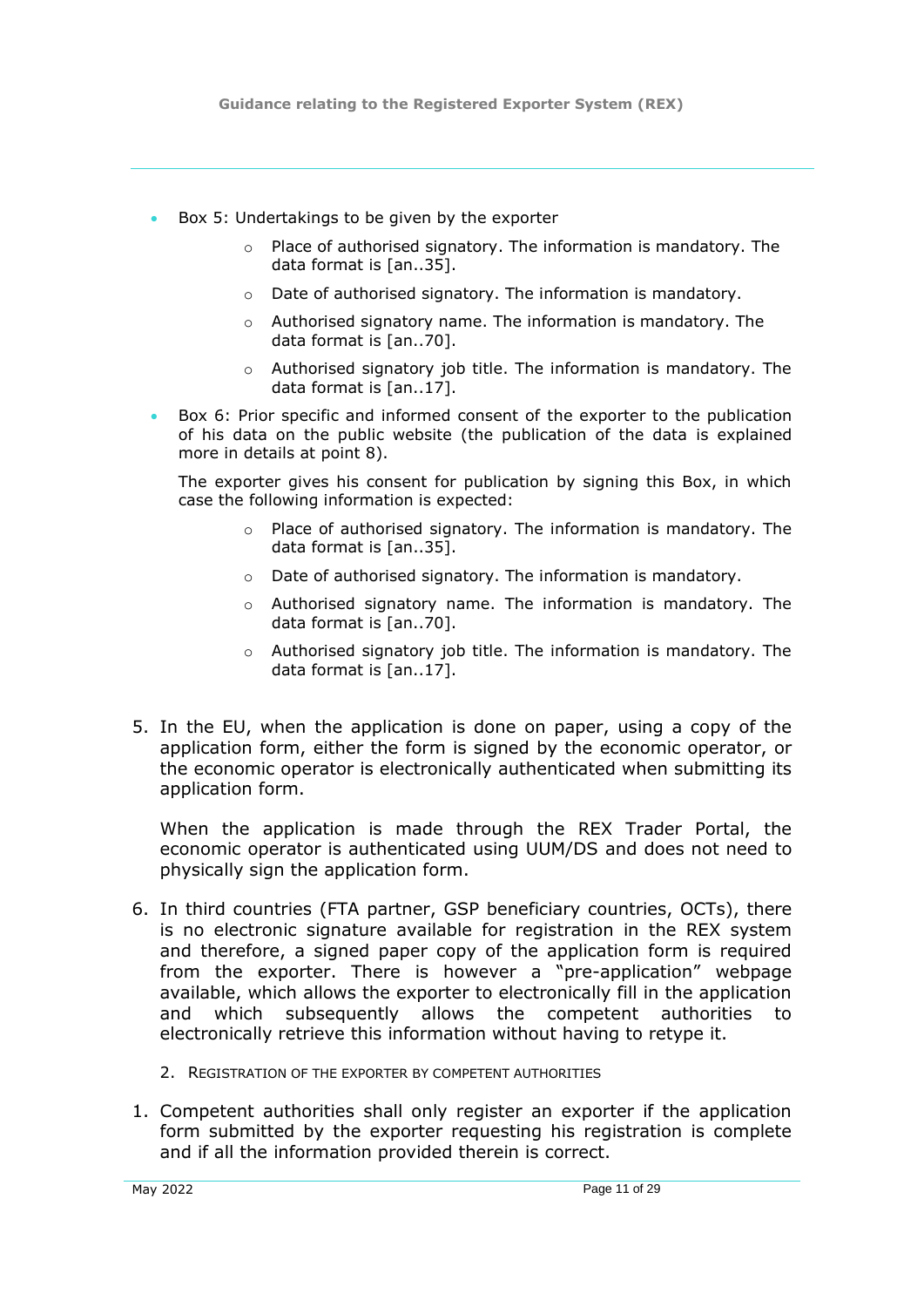- 2. Competent authorities, upon registration, shall complete Box 7 of the application form submitted by the exporter. Box 7 (for official use by competent authority only) contains the following element:
	- a. Registration Number (REX number): it is the registration number assigned by the competent authorities to the economic operator. The number is composed of the ISO country code (2 letters), "REX" (3 letters) and a string of up to 30 alphanumerical characters (letters in uppercase).
	- b. Date of registration: the competent authorities shall indicate the date when the registration is effectively performed by competent authorities.
	- c. Date from which the registration is valid: the competent authorities shall indicate the date when the complete application form from the economic operator is received.
	- d. Signature and stamp of the competent authority registering the exporter (to be used where appropriate, as explained under point 4 below).
- 3. From an organizational point of view, competent authorities registering exporters should be capable to check the information provided by the applicant in the application form.
- 4. The competent authorities shall notify the economic operator once the registration is completed. If the notification is done on paper, it is suggested that it is made following the format of the application forms. In this case, the "signature and stamp" information of box 7 of the application form shall be completed manually by the competent authority registering the exporter. The REX IT system provides for a functionality to print the application form (including the data of Box 7) that may be used **for** for this purpose. If the notification is done electronically from the competent authority to the registered exporter, then the competent authority shall be electronically authenticated when notifying the registered exporter, and no stamp nor handwritten signature is necessary.

In the EU, the economic operators having applied from registration from the REX Trader Portal will receive the notifications concerning their registration in the REX system through the REX Trader Portal.

5. Competent authorities shall keep a copy of the paper-based or electronic-based notifications that are sent to the registered exporters.

1. There is no formal time limit for competent authorities for registering exporters but the relevant provisions (Article 80(2)) of Commission

<span id="page-11-0"></span><sup>3.</sup> TIME LIMIT TO REGISTER AN EXPORTER AFTER RECEPTION OF THE APPLICATION FORM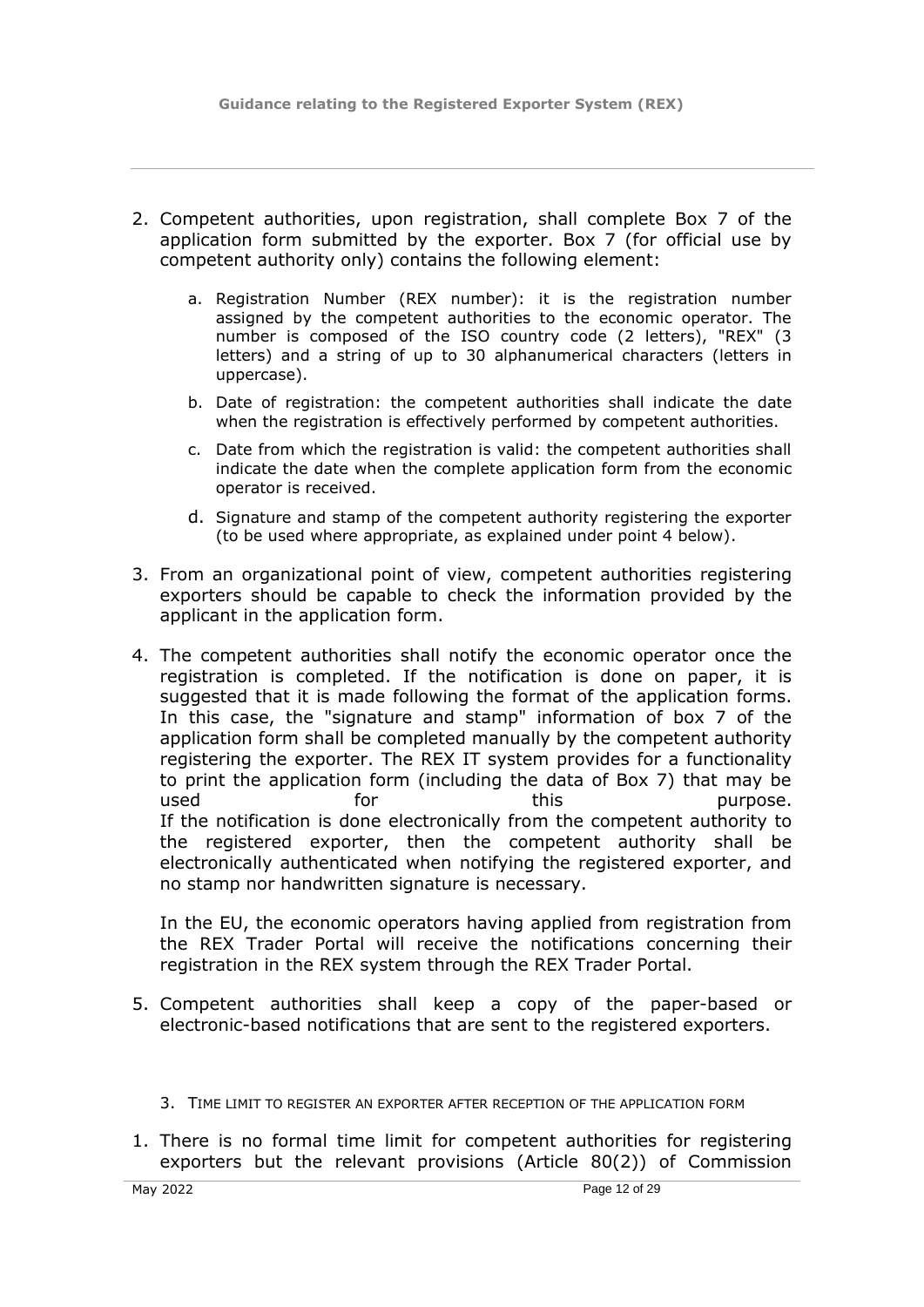Implementing Regulation (EU) 2015/2447 states that the registration shall be done "without delay".

- <span id="page-12-0"></span>4. VALIDITY OF THE REGISTRATION
- 1. The validity of a registration number is not limited in time.
- 2. If a registration is revoked, then a date from which the revocation will take effect is provided by the competent authorities performing the revocation. In this case, the registration will have a limited validity until the date from which the revocation takes effect.
- 3. A registered exporter in the Union may use his registration number in the context of all preferential trade arrangements where the system of origin certification applied is the REX system. Indeed, the registration data are general and not related to any specific elements of preferential trade agreements (i.e. no link to the specific rules of origin of the agreements in the application form).
- 4. Switzerland, Norway and Turkey are also applying the REX system in the context of their respective GSP scheme. Therefore, an exporter in a GSP beneficiary country will only be registered once, for all his exports to the EU, to Norway, to Switzerland, or to Turkey, under GSP tariff preference.
- 5. An exporter in an OCT, which is also benefitting from the GSP schemes or Norway or Switzerland, will use the same REX number when exporting to the EU under the OAD tariff preference or to Norway or Switzerland under the GSP tariff preference.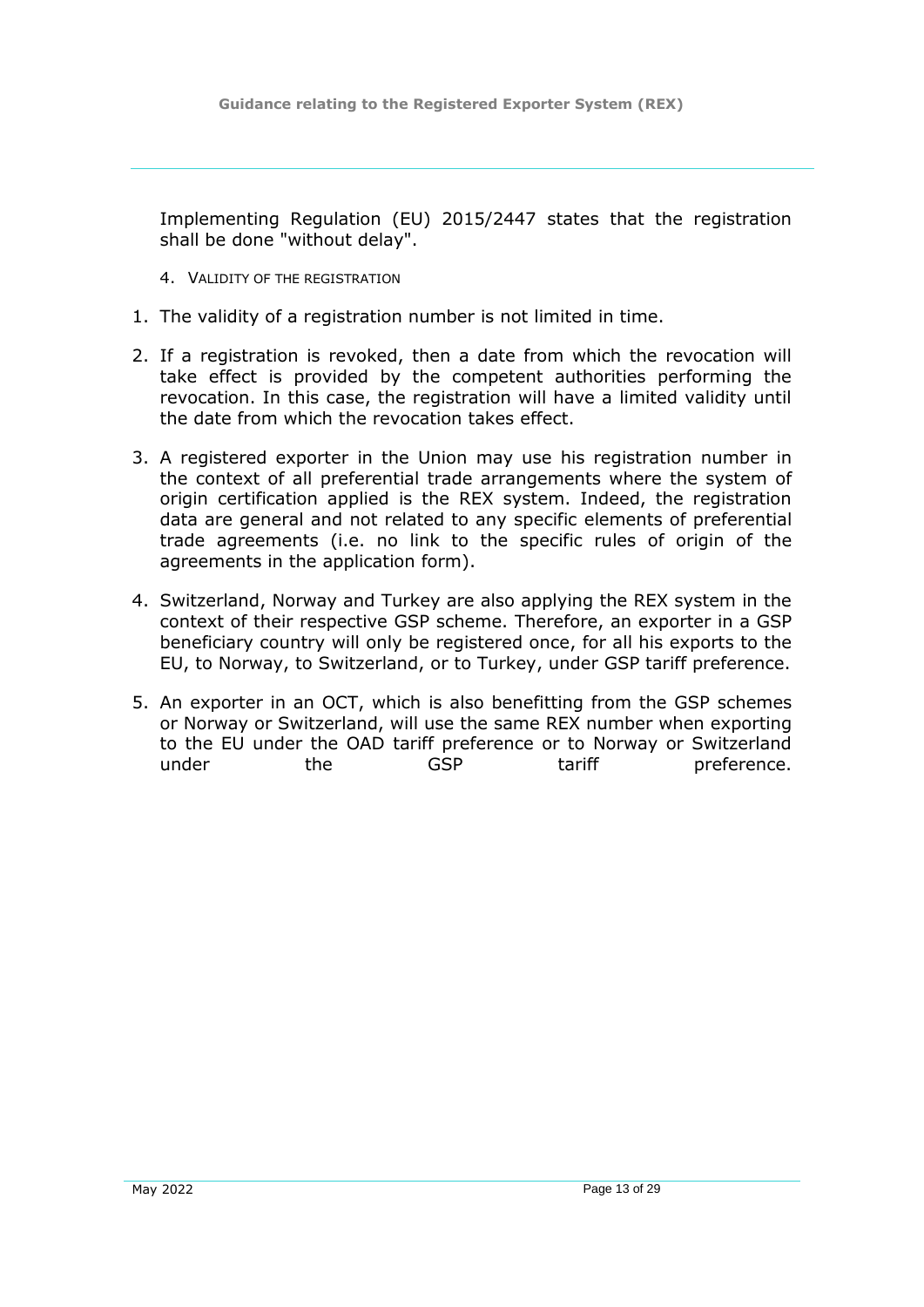Modification and revocation of the registration of an exporter

- <span id="page-13-0"></span>1. MODIFICATION OF THE REGISTRATION OF AN EXPORTER
- 1. A registered exporter has the obligation to communicate all changes on his registered data to his competent authorities.
- 2. In order to request modification of his registration, a registered exporter is obliged to apply (in writing, or electronically if he is electronically authenticated) to the competent authorities in charge of modifications of registrations. There is no template defined in the legislation for the modification of data. Exporters may use for instance the application form (Annexes 1 and 2 of this document) to communicate the requests for modifications to their competent authorities.

In the EU, a request for modification of a registration should be done from the REX Trader Portal.

3. The competent authorities shall inform the applicant about the successful or unsuccessful modification of the registration, either on paper or electronically if they are electronically authenticated. For this purpose it is suggested to apply the procedure described in 4.2.4 for the initial registration of an exporter.

In the EU, an economic operator having requested modification on its registration from the REX Trader Portal will also receive the notification of successful or unsuccessful modification of the registration through the REX Trader Portal.

- 4. As a registration is automatically valid for all legal frameworks where the system of origin certification applied is the REX system, no update of the registration is necessary when a new preferential trade arrangement applies the REX system (See 4.4.3).
	- 2. REVOCATION OF THE REGISTRATION OF AN EXPORTER
- <span id="page-13-1"></span>1. A registered exporter shall ask in person to be removed from the REX system in the following cases:
	- a. he doesn't meet the conditions required by the REX system
	- b. he does not intend to use his registration number anymore
	- c. the company ceases its operations

In the EU, a request for revocation of a registration should be done from the REX Trader Portal.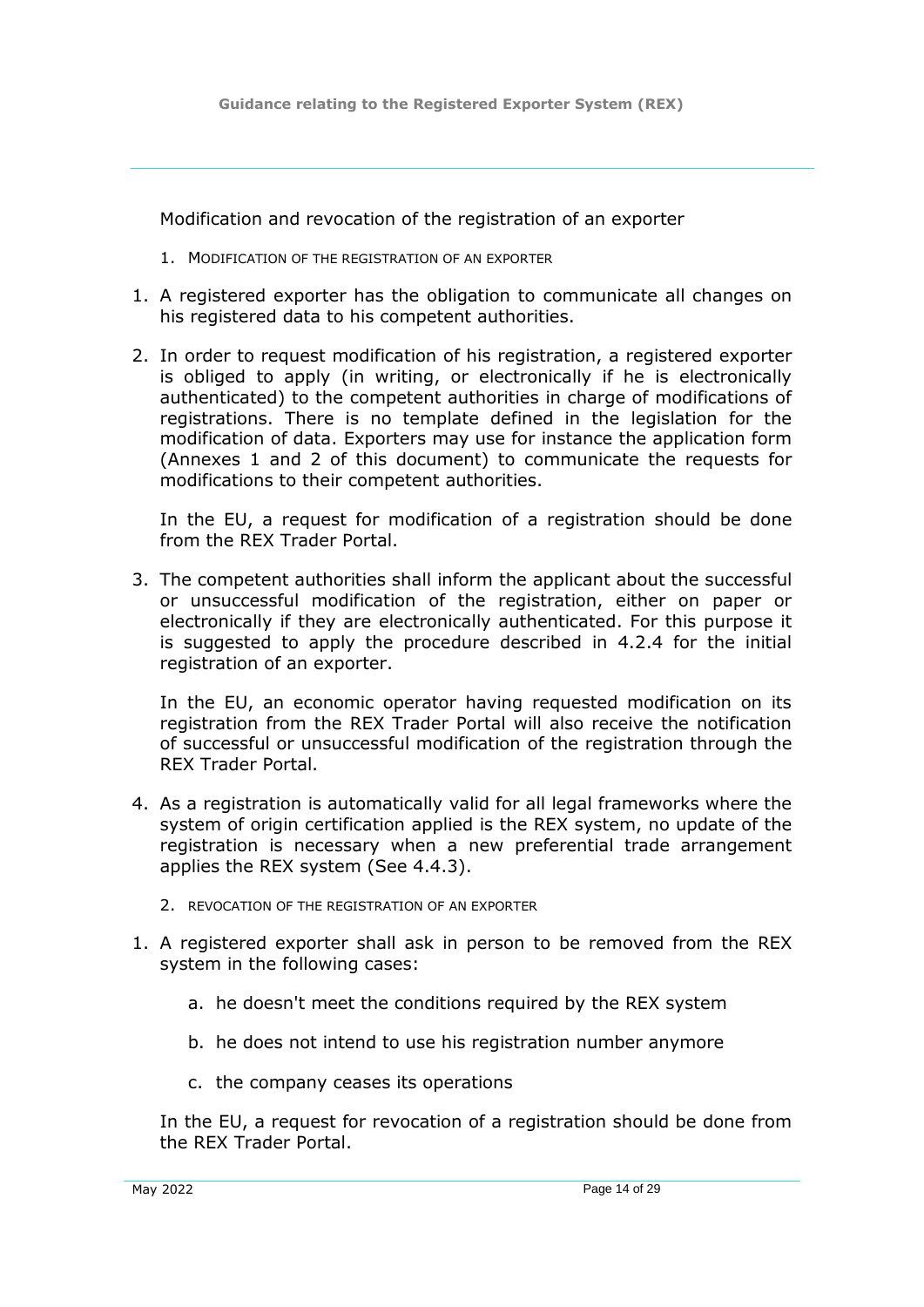- 2. When monitoring a registered exporter, if competent authorities discover that the registered exporter intentionally or negligently drew, or caused to be drawn up, a statement on origin which contains incorrect information, the competent authorities shall revoke the registered exporter.
- 3. When monitoring a registered exporter, if competent authorities discover that the registered exporter does not exist anymore, the competent authorities shall revoke the registered exporter.
- 4. When monitoring a registered exporter, if competent authorities discover that the registered exporter no longer meets the conditions required by the REX system (for instance he failed to keep his data up to date and this shortcoming is considered to be serious), the competent authorities shall revoke the registered exporter.
- 5. The registration number of an exporter which has been revoked must not be used for new registrations of exporters.
- 6. If an exporter who was previously registered and which registration was revoked applies again to be registered, competent authorities shall assign a new registration number to the exporter and shall not reuse the old revoked registration number (at the exception of the case of annulment of the revocation).

In this case, competent authorities shall only register the exporter if he certifies that the situation which led to the revocation has been remedied, and if he has provided correct data.

- 7. When a revocation is annulled (because the exporter won an appeal against the revocation or because the revocation was done by mistake), the same (revoked) registration number may be reassigned to the exporter.
- 8. Where changes in the legal status of the registered exporter are such that the new company receives a new EORI number (for the Union) or a new TIN (for GSP beneficiary countries), then it is recommended to revoke the existing registration and to attribute to the new company a different registration number from the previous one.
- 9. In the EU, an economic operator will receive the notification of revocation of his registration through the REX Trader Portal if he was initially registered from that Portal.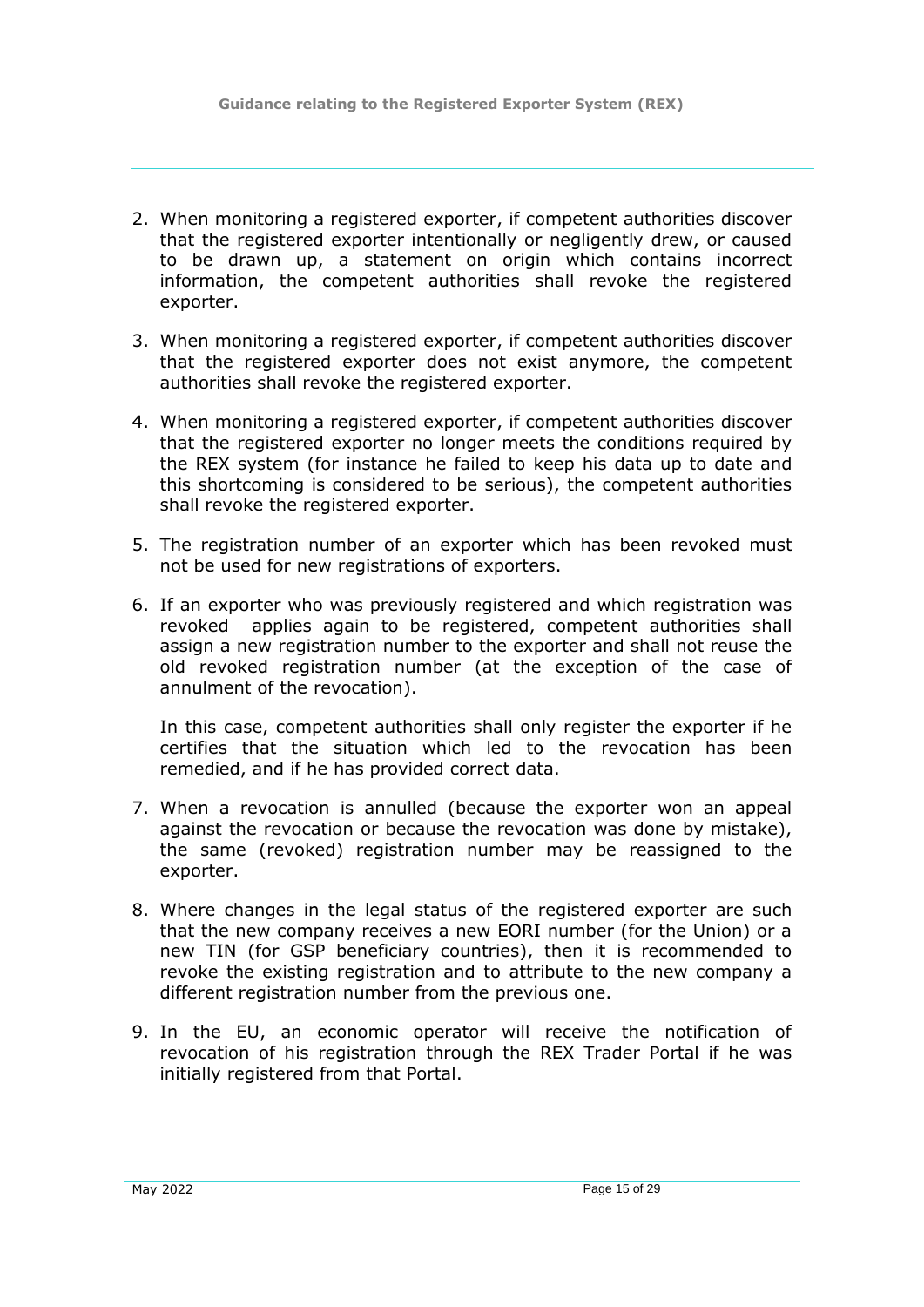#### <span id="page-15-0"></span>**5. MAKING OUT A (REPLACEMENT) STATEMENT ON ORIGIN**

The rules applicable to statements on origin made out in the context of the GSP are also applicable to replacement statements on origin made out in the Union.

The rules applicable to the making out of statements on origin in the context of the GSP are laid down in the UCC IA. The rules applicable to statements on origin made out in the context of other preferential trade arrangements of the EU are established in those other arrangements.

User instructions can be attached to the notification of the successful registration of the exporter. These instructions can provide the following useful information to the exporter.

- <span id="page-15-1"></span>1. WHO CAN MAKE OUT STATEMENTS ON ORIGIN
- 1. As general principle, the registered exporter making out a statement on origin should be able to declare and to prove the origin of the goods and to reply to request for verifications.

If the registered exporter making out the statement on origin is not the producer (for instance, a trader), then he should have in his possession all necessary documents (supplier's declarations…) allowing him to declare and to prove the origin of the goods, and to reply to request for verifications.

- 2. In the GSP, a registered exporter may make out statements on origin when he is registered, i.e. after that he is informed about his REX number and the date from which the registration is valid in accordance with Article 79(3) of Commission Implementing Regulation (EU) 2015/2447.If *regional cumulation* applies, the statement on origin shall be made out by the (registered) exporter in the beneficiary country of export to the Union, in accordance with Article 92(1) of Commission Implementing Regulation (EU) 2015/2447.
- 3. If the value of the originating products in the consignment is below the value threshold, then any exporter, registered or not registered, shall make out a statement on origin.
- 4. In accordance with Article 101 of Commission Implementing Regulation (EU) 2015/2447, re-consignors in the EU (registered or not) may make out replacement statements on origin for replacing statements on origin made out in GSP beneficiary countries.

Only re-consignors registered in the REX system may make out replacement statements on origin as regards products to be sent to Norway or Switzerland.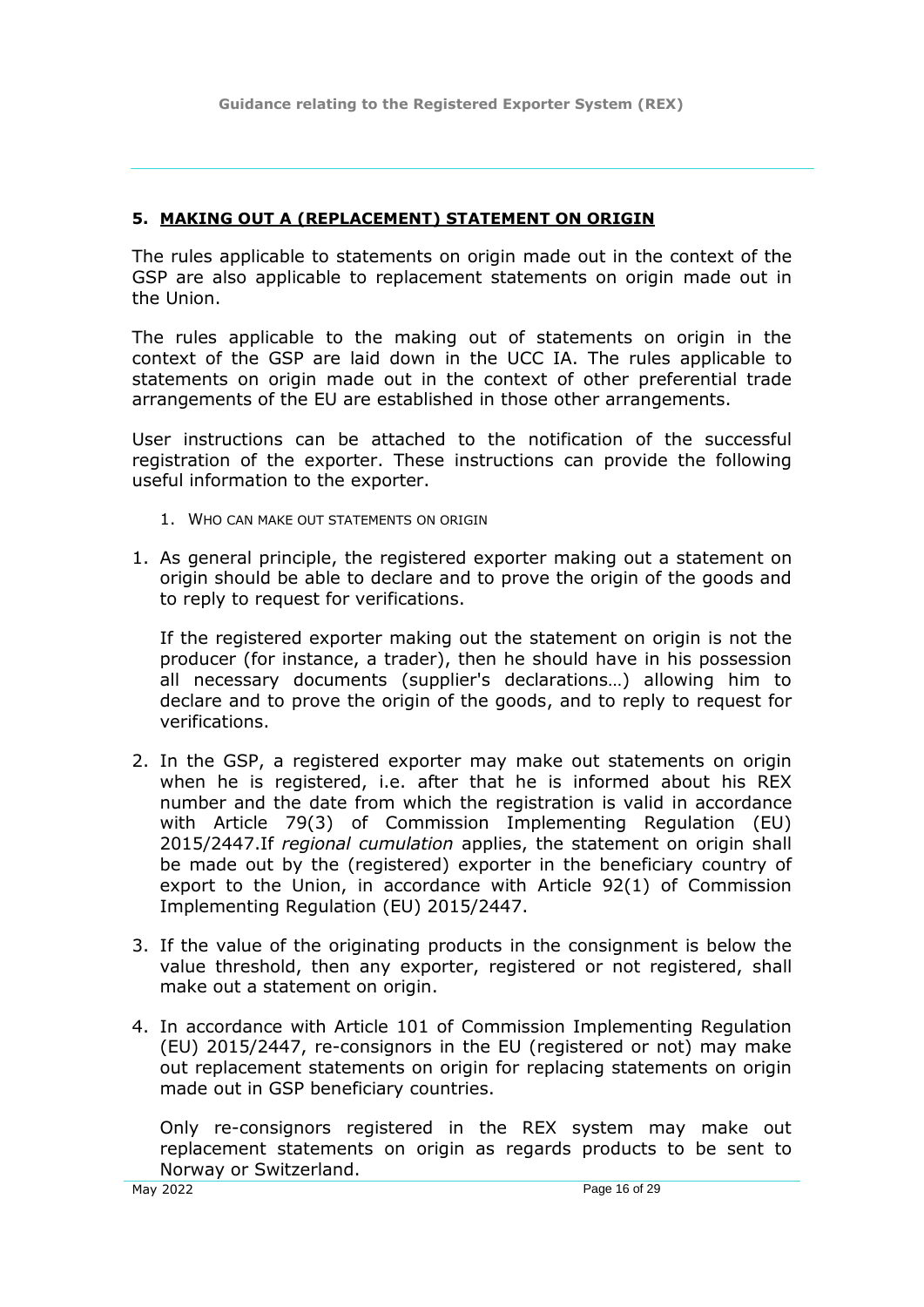- 5. In accordance with Article 69(4) of Commission Implementing Regulation (EU) 2015/2447, re-consignors in the EU (registered or not) may make out replacement statements on origin for replacing statements on origin made out in the context of FTAs.
- 6. In accordance with Article 69(2) of Commission Implementing Regulation (EU) 2015/2447, re-consignors in the EU (registered or not) may make out replacement statements on origin for replacing certificates of origin, origin declarations, statements on origin, or invoice declarations issued or made out in the context FTAs.
	- 2. WORDING OF THE STATEMENT ON ORIGIN
- <span id="page-16-0"></span>1. The text of the statement on origin in the context of the GSP is given in Annex 22-07 to Commission Implementing Regulation (EU) 2015/2447 (presented in Annex 1 of this document).
- 2. When the REX system is applied in the context of an FTA, the text of the document on origin is defined in the FTA and is to be used by EU exporters and re-consignors. For instance for CETA, the Agreement with Canada, registered exporters in the EU make out origin declarations according to the text provided in CETA.
- 3. The registration number must be indicated in the statement on origin if the value of the originating products in the consignment is above a value threshold (6 000 EUR in the context of the GSP and the FTAs, 10 000 EUR in the context of the OCTs).

If the value of the originating products in the consignment is below the value threshold, then any exporter, registered or not registered, may make out a statement on origin.

The value should be calculated and converted in Euro by the authorities of the country of export and should not vary during the time period necessary for the completion of the export operation. There is no specific definition of the INCOTERM to be used for the reference of the value (EXW, CIF, FOB, DDU…). Therefore, it is up to the country of export to determine the value according to the INCOTERM used in this country.

If the origin criterion to be mentioned in the text of the statement on origin is not the same for all items of the commercial document, this should be clearly indicated. One possibility is to indicate next to each item the origin criterion, and to indicate in the origin criterion of the statement on origin a mention "as indicated next to the items of the commercial document".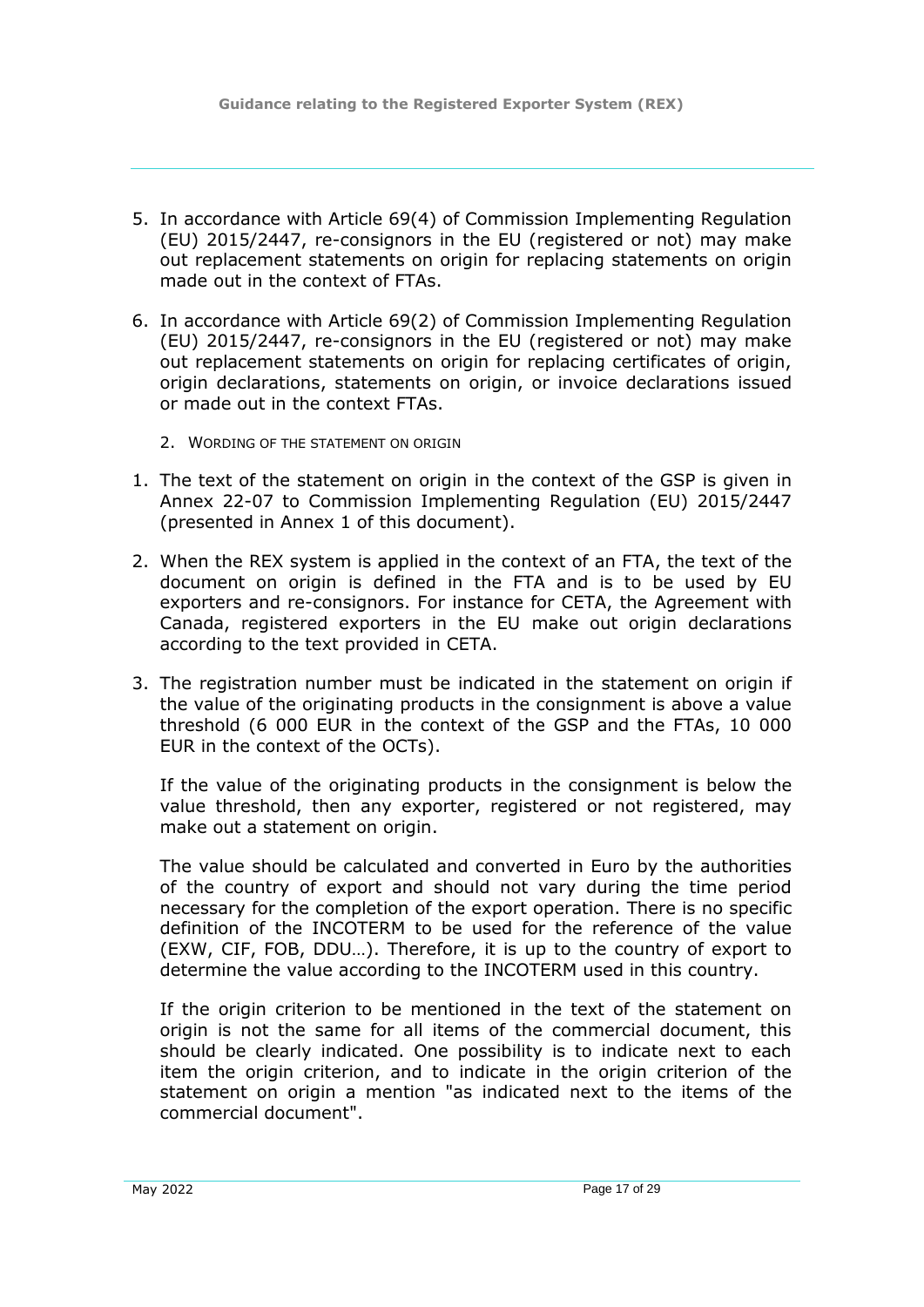4. No handwritten signature of the exporter is required on statements on origin, except in the FTA between the EU and Vietnam where statements on origin for consignments of a value below 6000 EUR needs to be signed.

In the context of an FTA, when a document on origin is made out by a registered exporter, that document on origin does not need to be signed by the registered exporter provided that the text of the FTA foresees that the document on origin may not be signed.

- 5. The statement on origin must clearly identify the name of the exporter. This must be obvious to third parties as well.
- 6. In the GSP, the statement on origin is made out by the registered exporter by typing, printing or stamping the text on the invoice or another commercial document identifying clearly the originating products.
- 7. In the GSP, the statement on origin on a label that is permanently affixed to a commercial document is only permitted if there is no doubt that the label has been affixed by the issuer of the commercial document or by the registered exporter.
	- 3. COMMERCIAL DOCUMENTS THAT MAY INCLUDE A STATEMENT ON ORIGIN IN THE CONTEXT OF THE GSP
- <span id="page-17-0"></span>1. Statements on origin are made out on the invoice; alternatively a statement on origin may be made out on another commercial document in relation to the consignment that allows identifying, without any doubt, the registered exporter and that describes clearly the goods of the consignment and their respective origin. This can be for example an accompanying delivery note, a pro-forma invoice or a packing list.
- 2. A transport document, such as a bill of lading or the airway bill, cannot be considered as another commercial document, since it is issued by the carrier or forwarding agency.
- 3. The statement on origin may be submitted on a separate sheet of the commercial document, only if this sheet is an obvious part of this document, by having for instance a reference from the commercial document to the separate sheet of paper or vice versa.
- 4. If the commercial document contains several pages, each page must be numbered; the total number of pages must be mentioned.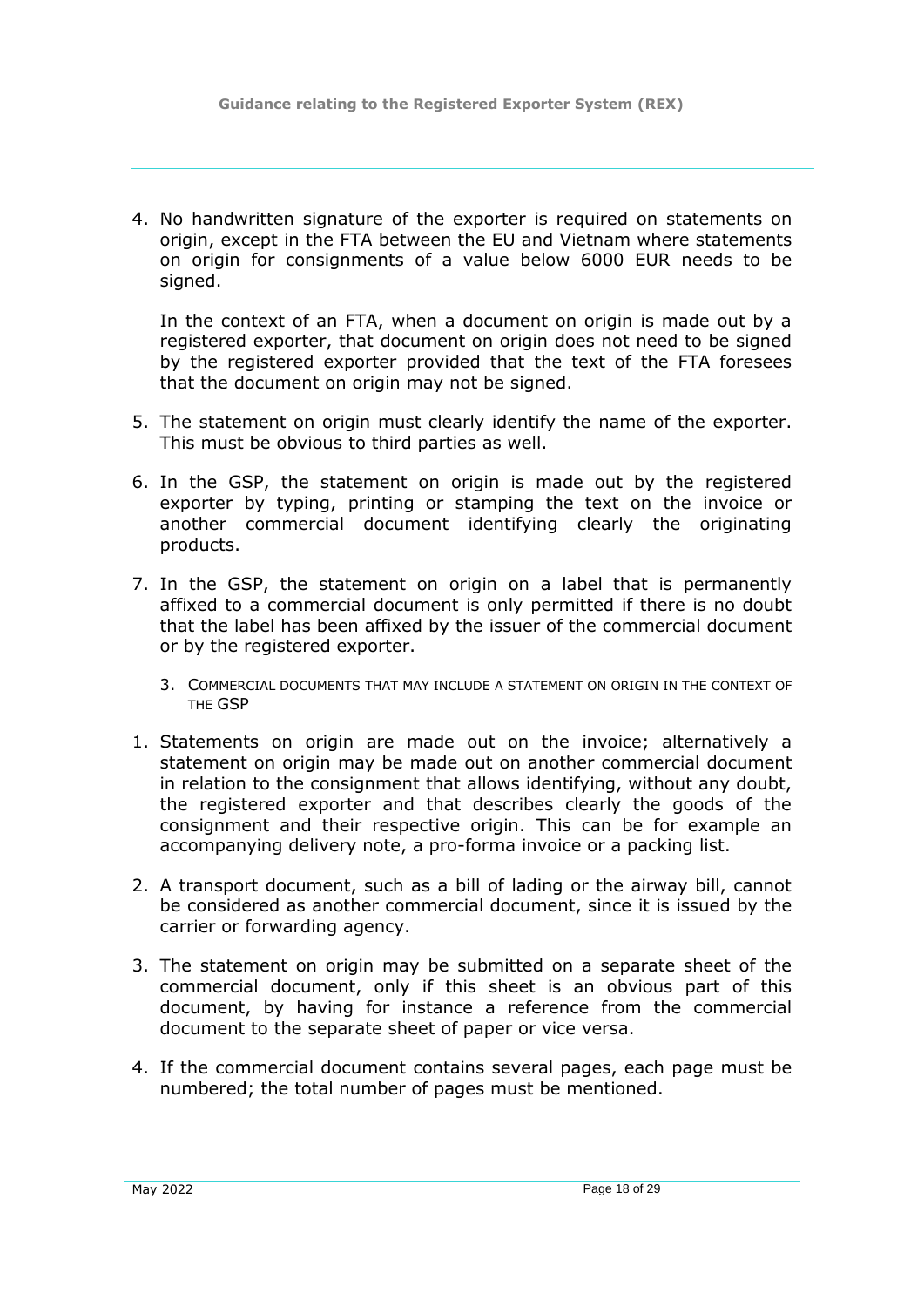- <span id="page-18-0"></span>4. IDENTIFICATION OF ORIGINATING PRODUCTS IN THE COMMERCIAL DOCUMENTS USED IN THE CONTEXT OF THE GSP
- 1. On the documents on which the statement on origin is made out, products must be described in detail, to enable their identification.
- 2. Non-originating products must be clearly identified. One possibility to distinguish between originating and non-originating goods is to indicate if the goods are originating in brackets behind every product line. Furthermore there is the possibility to put two headings on the invoice, namely originating goods and non–originating goods and then put the goods under the corresponding heading. Another solution is to number the positions consecutively and finally indicate which of the numbers are originating goods and which are non–originating.
- 3. If the goods listed in the invoice or another commercial document have their preferential origin in different countries or territories (which can happen in a case of regional cumulation in the context of the GSP), the names or the official abbreviations (ISO codes) of the countries or territories should be indicated. The same possibilities as in previous point can apply. The text of the statement of origin should be clear, depending of the solution chosen.
	- 5. VALIDITY OF A STATEMENT ON ORIGIN
- <span id="page-18-1"></span>1. A statement on origin is valid if it was made out at a time when the registration of the registered exporter who made it out was valid.
- 2. A statement on origin made out by a revoked registered exporter is admissible if it is made out before the revocation.
- 3. A registered exporter may make out statements on origin retrospectively (i.e. after exportation), also for consignments exported before his registration. It is nevertheless required that the exporter has a valid registration at the time when the retrospective statement on origin is made out.

For the GSP, this is possible back to the date from which his country started to apply the REX system (Article 92(2) of Commission Implementing Regulation (EU) 2015/2447).

4. If the date of issue of the document on which the statement on origin is made out is prior to the date from which the registration is valid, then the registered exporter should indicate next to the statement on origin the specific date when the statement on origin is made out.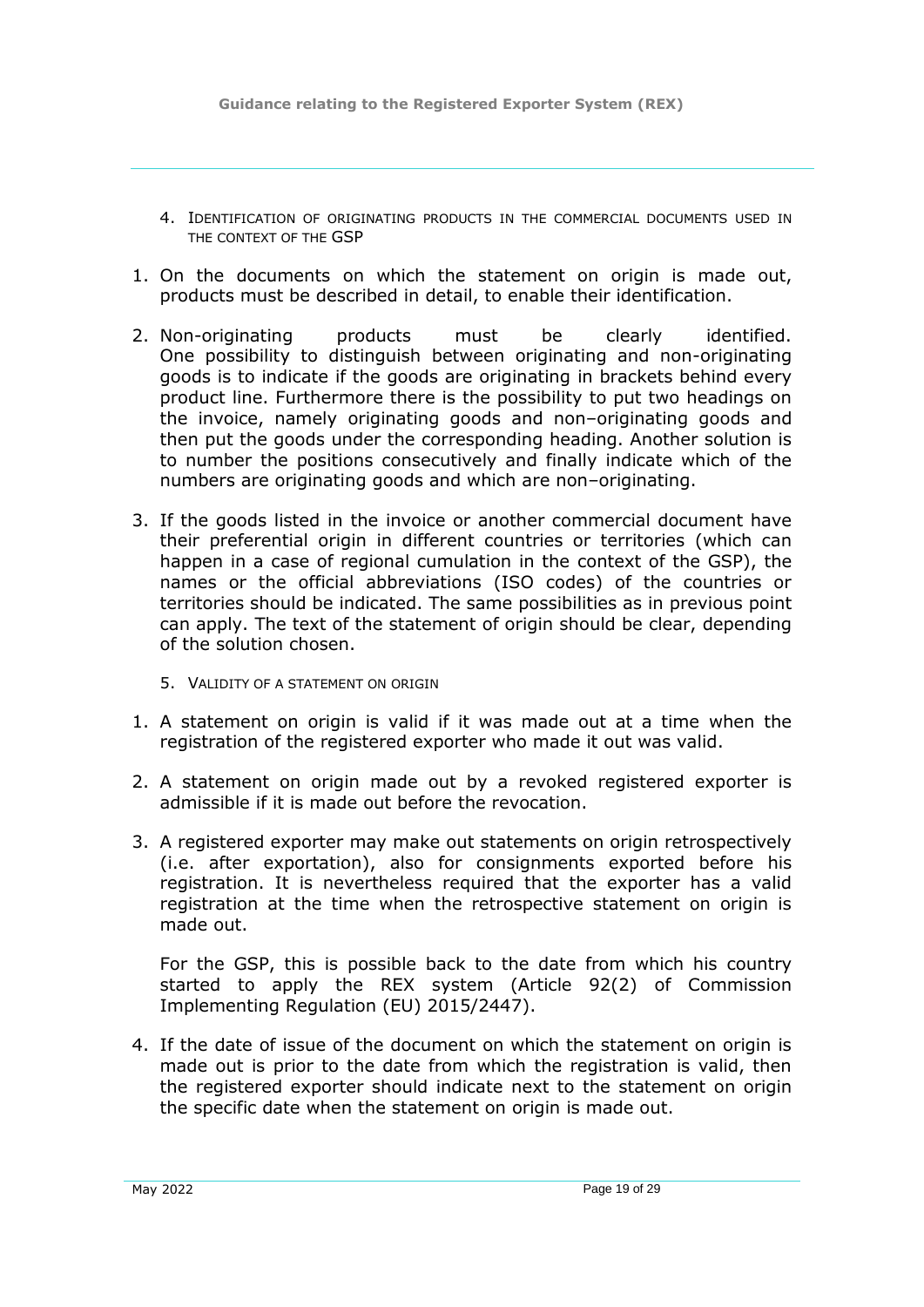If the date of issue of the document on which the statement on origin is made out is after the date from which the registration is valid, there is no need for a specific date for the statement on origin.

5. If an exporter is registered again after that he was revoked, it still possible for that exporter to make out a statement on origin for an export which took place during the period when the first registration was revoked. In that case, the registered exporter should indicate the date of making out of the statement on origin on the document issued when the registered exporter was revoked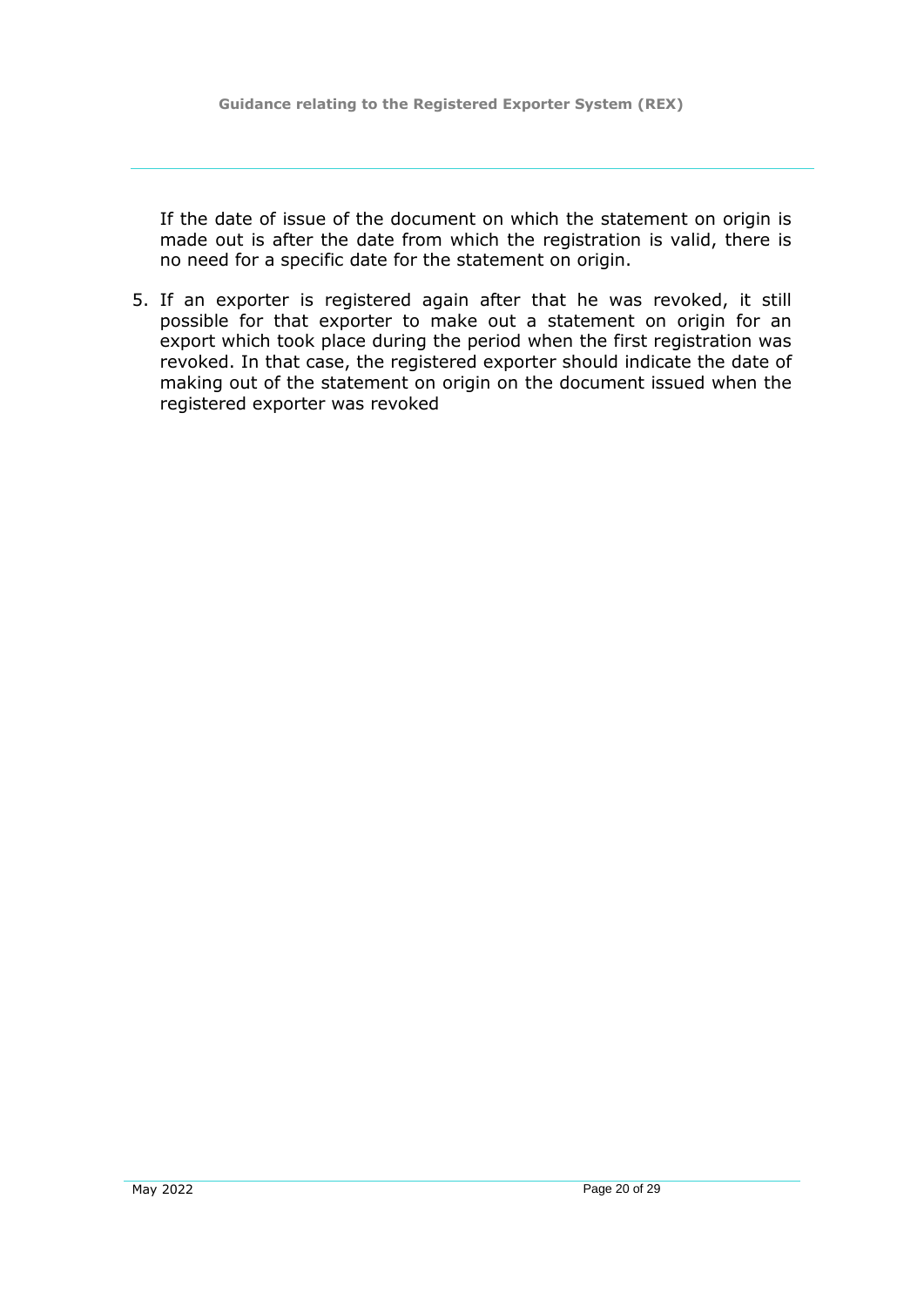#### <span id="page-20-0"></span>**6. CONTROL OF REGISTERED EXPORTERS AND OF ORIGIN OF GOODS**

- 1. In the context of the GSP, competent authorities in beneficiary countries or customs authorities in Member States of the EU shall carry out checks and verifications of the originating status of the products mentioned on statements on origin, in accordance with the origin rules foreseen by the relevant provisions:
	- a. upon request of the importing party in case of request for subsequent verification of one or several statements on origin.
	- b. on their own initiative, based on risk analysis criteria. The choice of exporters/statements on origin to be checked does not depend on the type of products, industry sectors or countries of destination, but should however be based on risk analysis where these elements could be taken into account. The frequency of these controls may be influenced by the outcome of risk analysis or the results of previous checks. For that purpose, the competent authorities of the beneficiary countries shall require exporters to provide copies or a list of the statements on origin they have made out.
- 2. In the EU, customs authorities in Member States of the EU shall monitor compliance with the obligations resulting from the registration, in accordance with Article 23(5) of the UCC (Regulation (EU) No 952/2013).t.
- 3. Checks can be made based on documents requested to the exporter or by inspections at the exporter's premises; the latter method shall be applied, preferably, if the exporter is a manufacturer.

The following actions can be performed:

- a. Checking statements on origin for materials and products, where a request was made for subsequent verifications of proofs of origin of materials or products exported by the registered exporter.
- b. Checking supplier´s declarations, where information certificates INF-4 (in the EU) can be requested in order to obtain confirmation of the accuracy of the supplier´s declarations that the registered exporter holds, as evidence of the origin of the goods or materials that he has purchased from other companies.
- c. Comparing the exporter's trade flows, either of materials used or products, with the accounting data presented by the exporter.
- 4. Competent authorities should regularly monitor the registration data of an exporter during the course of its validity to ensure that the data are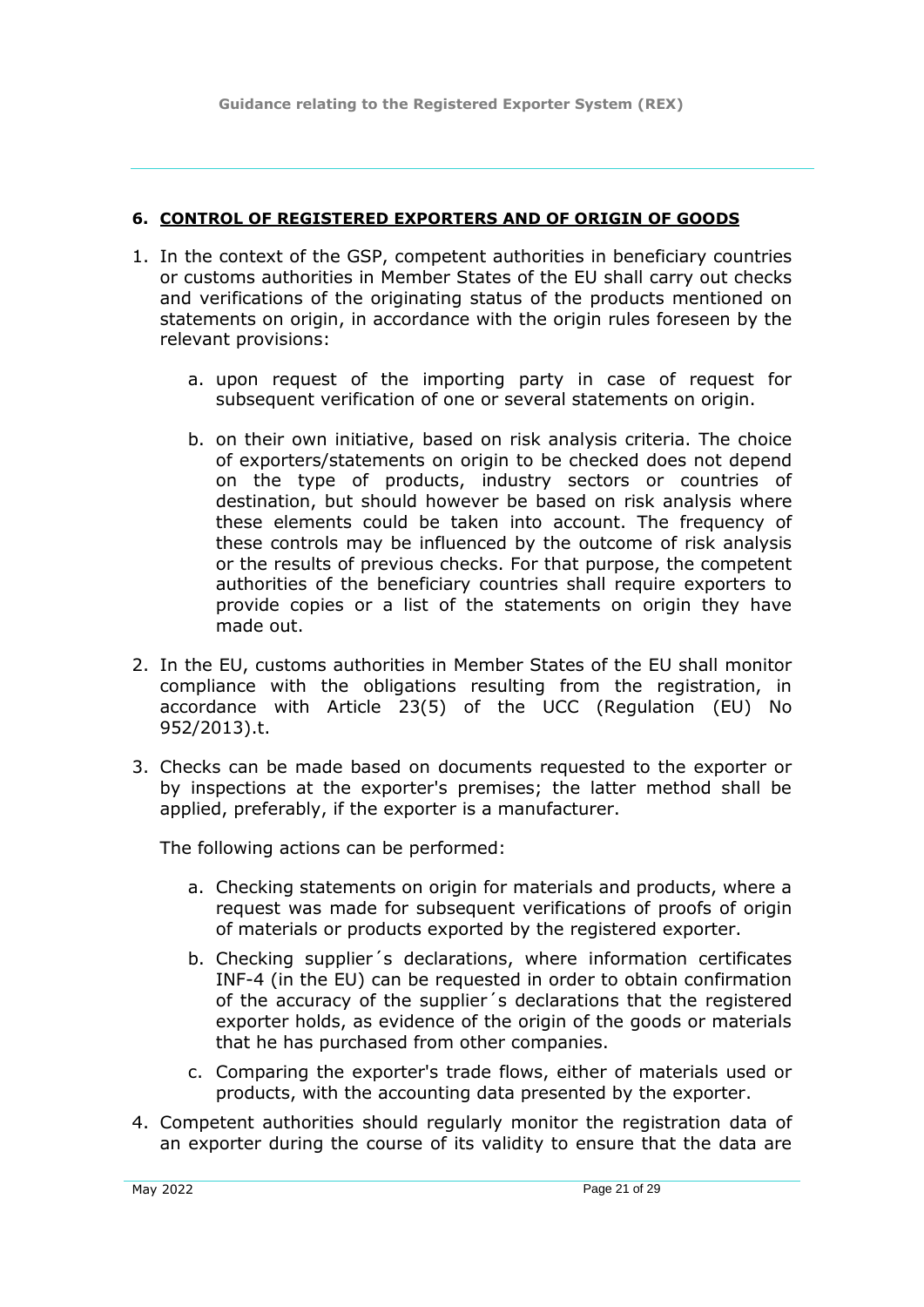still up to date (the exporter still exists; the address is unchanged; the contact person, if provided, is still valid …).

- 5. Competent authorities should regularly audit registered exporters of their country to ensure that they continue to comply with the conditions for their registration and obligations arising from this one.
- 6. The determination of the administrative body or service which must carry out these checks is the responsibility of each Member State (or beneficiary country in the case of the GSP). These controls can be entrusted to different bodies according to the distribution of tasks within a Member State (or a beneficiary country in the case of the GSP).
- 7. If there are irregularities detected, different types of corrective measures may be taken, such as:
	- a. Issuing a warning to the registered exporter pointing out the shortcomings in cases of minor importance, when for instance the exporter didn't communicate minor modifications of his registration data. This may be the case when a registered exporter makes out statements on origin for a product not declared in the list of products of his registration (Box 4 of the application form).
	- b. Where discrepancies are found that do not affect the proper functioning of the registration, it may be required that the registered exporter ask for an update so as to ensure future compliance.
	- c. Revoking the registered exporter (see paragraph 5 on revocation of a registration).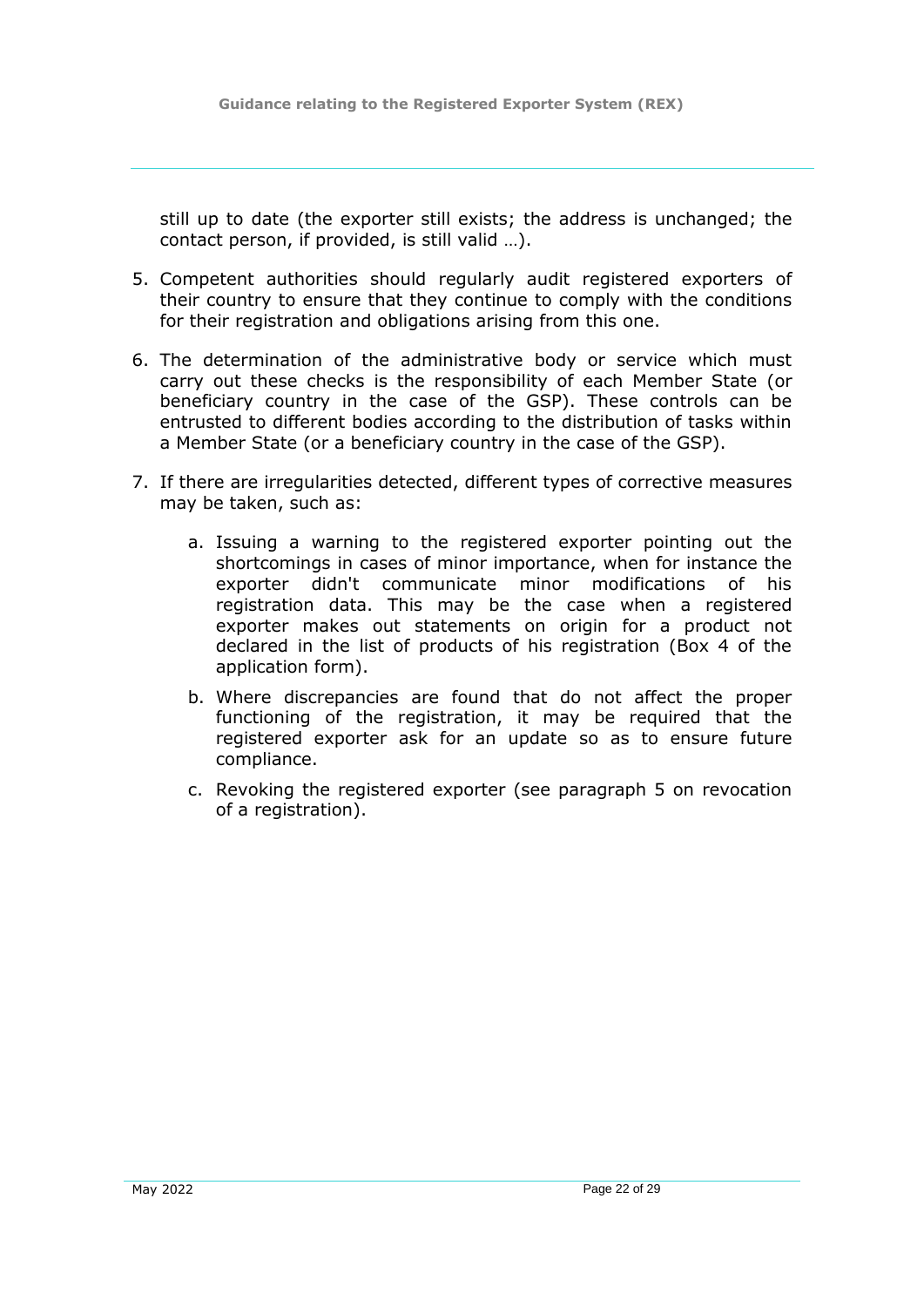**Guidance relating to the Registered Exporter System (REX)**

### <span id="page-22-0"></span>**7. MAKING USE OF STATEMENTS ON ORIGIN IN THE GSP**

- 1. In the EU, when claiming GSP tariff preference based on the statement on origin, the importer will indicate in the import declaration:
	- a. A code for the statement on origin, with the date of making out of the statement on origin. That date is either the date of issue of the commercial document or the specific date of making out of the statement on origin. The possible codes are U164, U165 or U166.
	- b. The code C100 with the REX number of the registered exporter.

Importers in the EU should always verify the validity of statements on origin and of registered exporters from which they receive those statements on origin by consulting the public website of DG TAXUD where the data of the REX system are published.

2. Importers in a GSP beneficiary country involved in regional or bilateral cumulation should always verify the validity of statements on origin and of the registered exporters from which they receive those statements on origin certifying the origin of the materials they integrate in their products.

## <span id="page-22-1"></span>**8. PUBLICATION OF THE REGISTERED EXPORTERS DATA**

- 1. The data of the REX system are published on the public website of DG TAXUD for consultation by economic operators: [http://ec.europa.eu/taxation\\_customs/dds2/eos/rex\\_home.jsp?Lang=en](http://ec.europa.eu/taxation_customs/dds2/eos/rex_home.jsp?Lang=en)
- 2. If a registered exporter has given his consent for publication of his data by signing box 6 of the application form, then all data will be published on the public website of DG TAXUD.
- 3. If a registered exporter has not given his consent for publication of his data by not signing box 6 of the application form, then only an anonymous subset of data will be published on the public website of DG TAXUD. The subset of data is: the number of registered exporter (the registration number), the date from which the registration is valid, the date of the revocation of the registration where applicable, information whether the registration applies also to exports to Norway, Switzerland or Turkey, and the date of the last synchronisation between the REX system and the public website. This subset of data is however sufficient to verify the validity of a registration number.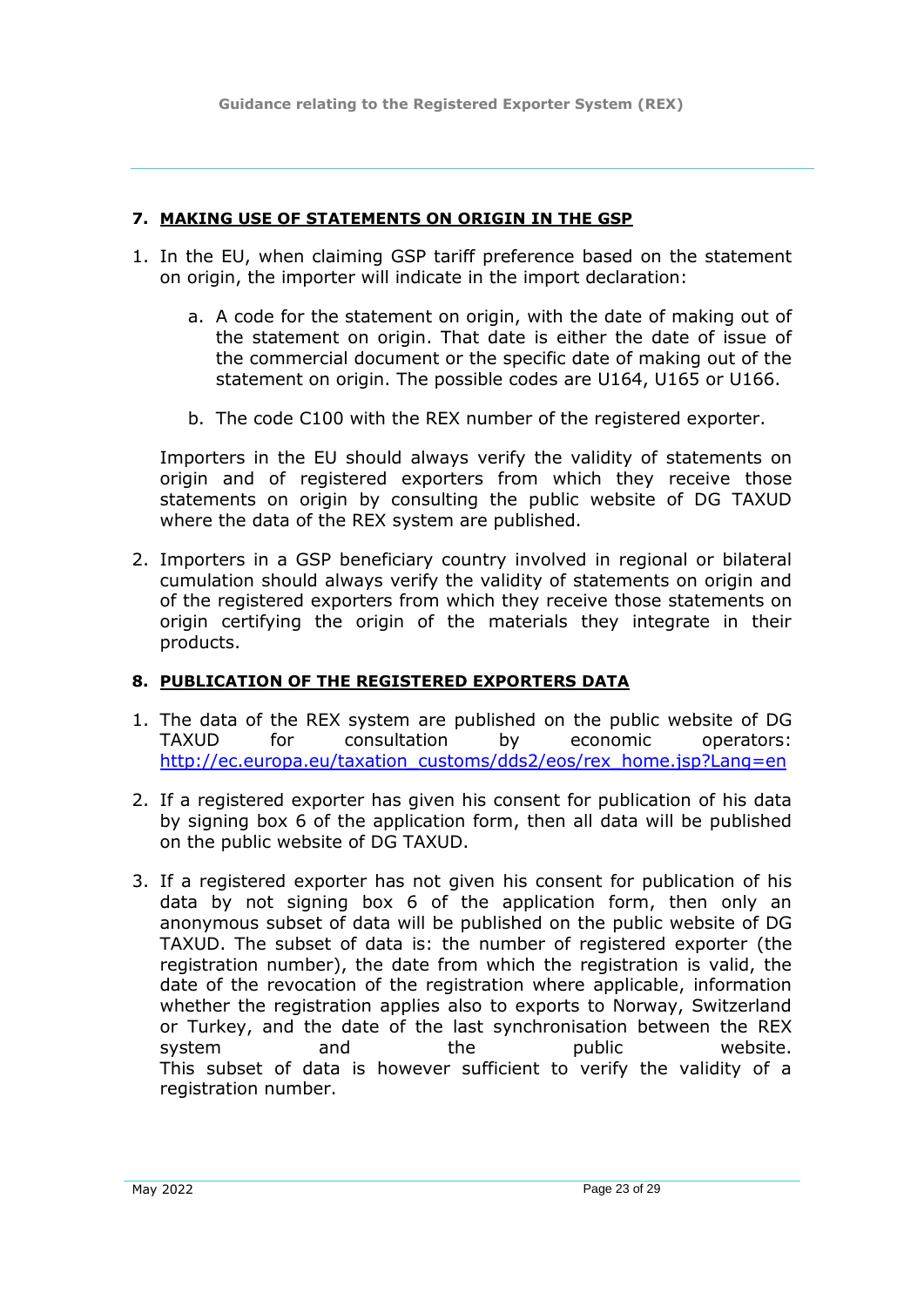### <span id="page-23-0"></span>**9. PROVISION ENABLING THE APPLICATION OF THE REX SYSTEM IN FTAS**

#### **THE EU HAS WITH THIRD COUNTRIES**

- 1. Article 68(1) of Implementing Regulation (EU) No 2015/2447 states that " 1. Where the Union has a preferential arrangement which requires **an exporter to complete a document on origin in accordance with the relevant Union legislation**, such a document may be completed only by an exporter who is registered for that purpose by the customs authorities of a Member State. The identity of such exporters shall be recorded in the Registered Exporter System (REX) referred to in the Annex to Implementing Decision 2014/255/EU. Articles 80, 82, 83, 84, 86, 87, 89 and 91 of this Regulation shall apply *mutatis mutandis*".
- 2. For instance, in the FTA between the EU and Canada:

Annex 5 of this document shows the text of Article 19 of the Origin Protocol of the FTA between the EU and Canada. Article 19(1)(a) reads as follows: "**An origin declaration** as referred to in Article 18.1 shall be completed in the European Union, **by an exporter in accordance with the relevant European Union legislation**."

3. For instance, in the FTA between the EU and Vietnam:

Annex 6 of this document copies the text of Article 25 of the Origin Protocol of the FTA between the EU and Vietnam. Article 25(1) states that "products originating in the Union shall, on importation into Vietnam benefit from this Agreement **upon submission of a statement of origin made out by exporters registered in an electronic database in accordance with the relevant legislation of the Union** after the Union has notified to Vietnam that such legislation applies to its exporters".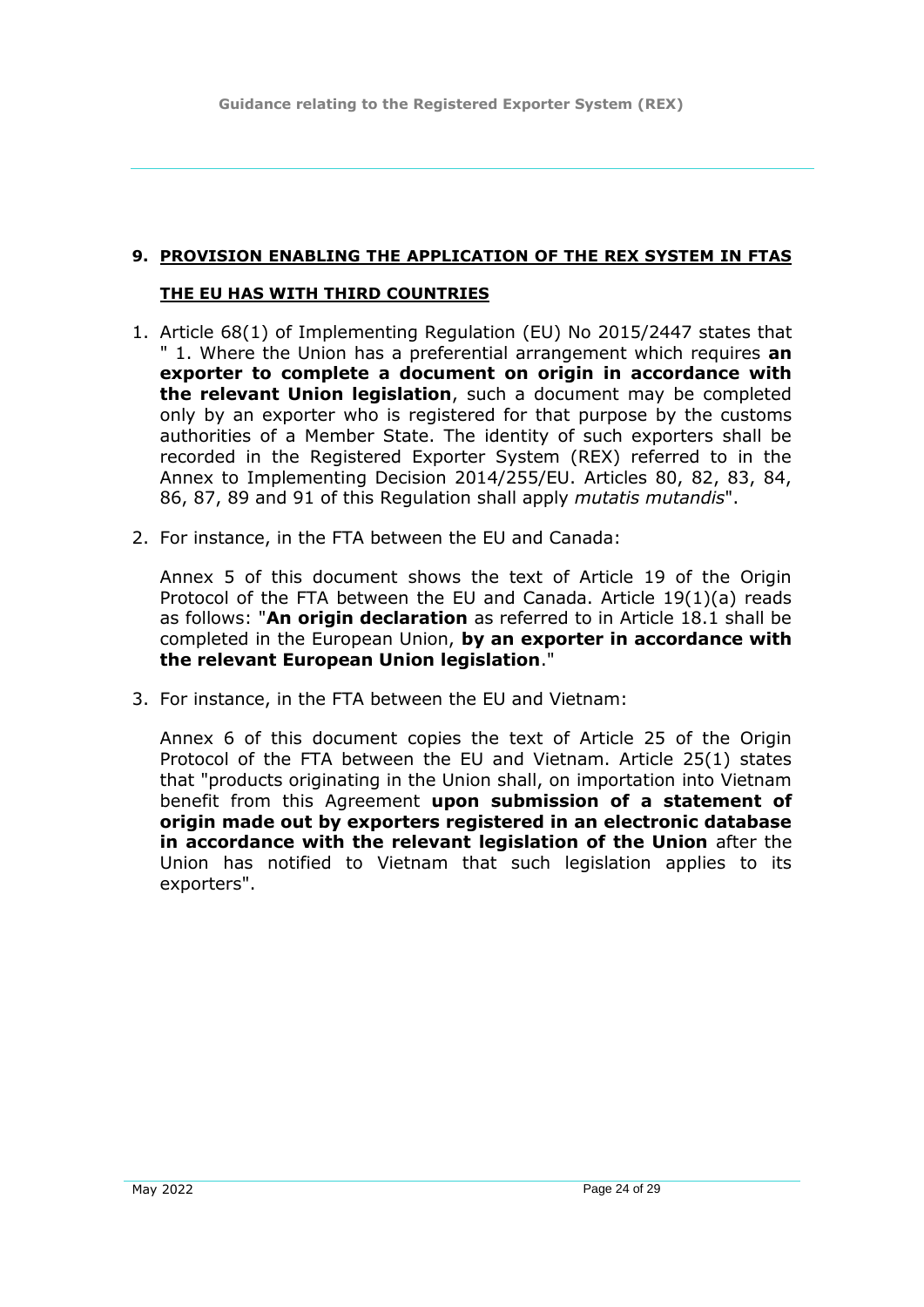#### <span id="page-24-0"></span>**10.ANNEX 1 - TEXT OF THE STATEMENT ON ORIGIN FOR THE GSP**

#### **Statement on origin**

To be made out on any commercial documents showing the name and full address of the exporter and consignee as well as a description of the products and the date of issue ( 1 ).

#### *French version*

L'exportateur … (Numéro d'exportateur enregistré ( 2 ), ( 3 ), ( 4 )) des produits couverts par le présent document déclare que, sauf indication claire du contraire, ces produits ont l'origine préférentielle … ( 5 ) au sens des règles d'origine du Système des préférences tarifaires généralisées de l'Union européenne et que le critère d'origine satisfait est … … ( 6 )

#### *English version*

The exporter ... (Number of Registered Exporter  $(2)$ ,  $(3)$ ,  $(4)$ ) of the products covered by this document declares that, except where otherwise clearly indicated, these products are of  $\ldots$  preferential origin ( $\zeta$ ) according to rules of origin of the Generalised System of Preferences of the European Union and that the origin criterion met is  $\dots \dots$  (6).

#### *Spanish version*

El exportador ... (Número de exportador registrado  $(2)$ ,  $(3)$ ,  $(4)$ ) de los productos incluidos en el presente documento declara que, salvo indicación en sentido contrario, estos productos gozan de un origen preferencial … ( 5 )) en el sentido de las normas de origen del Sistema de preferencias generalizado de la Unión europea y que el criterio de origen satisfecho es … … ( 6 ).

(1) Where the statement on origin replaces another statement in accordance with Article 101(2) and (3) of Implementing Regulation (EU) 2015/2447 laying down detailed rules for implementing certain provisions of Regulation (EU) No 952/2013 (See page 558 of this Official Journal.), the replacement statement on origin shall bear the mention 'Replacement statement' or 'Attestation de remplacement' or 'Comunicación de sustitución'. The replacement shall also indicate the date of issue of the initial statement and all other necessary data according to Article 82(6) of Implementing Regulation (EU) 2015/2447.

(2) Where the statement on origin replaces another statement in accordance with subparagraph 1 of Article 101(2) and paragraph (3) of Article 101, both of Implementing Regulation (EU) 2015/2447, the re-consignor of the goods making out such a statement shall indicate his name and full address followed by his number of registered exporter.

(3) Where the statement on origin replaces another statement in accordance with subparagraph 2 of Article 101(2) of Implementing Regulation (EU) 2015/2447, the re-consignor of the goods making out such a statement shall indicate his name and full address followed by the mention (French version) 'agissant sur la base de l'attestation d'origine établie par [nom et adresse complète de l'exportateur dans le pays bénéficiaire], enregistré sous le numéro suivant [Numéro d'exportateur enregistré dans le pays bénéficiaire]', (English version) 'acting on the basis of the statement on origin made out by [name and complete address of the exporter in the beneficiary country], registered under the following number [Number of Registered Exporter of the exporter in the beneficiary country]', (Spanish version) 'actuando sobre la base de la comunicación extendida por [nombre y dirección completa del exportador en el país beneficiario], registrado con el número siguiente [Número de exportador registrado del exportador en el país beneficiario]'.

(4) Where the statement on origin replaces another statement in accordance with Article 101(2) of Implementing Regulation (EU) 2015/2447, the re-consignor of the goods shall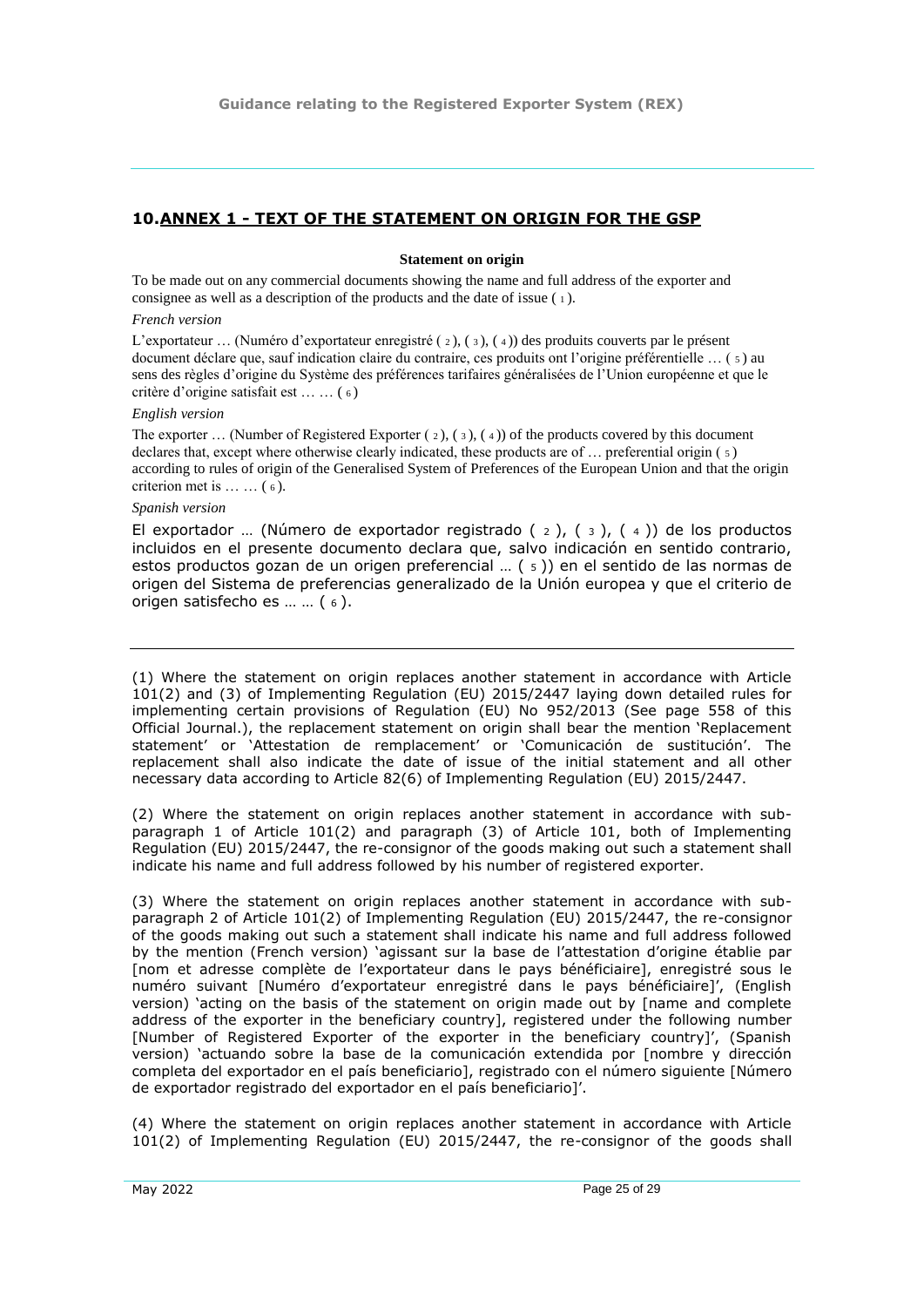indicate the number of registered exporter only if the value of originating products in the initial consignment exceeds EUR 6 000.

(5) Country of origin of products to be indicated. When the statement on origin relates, in whole or in part, to products originating in Ceuta and Melilla within the meaning of Article 112 of Implementing Regulation (EU) 2015/2447, the exporter must clearly indicate them in the document on which the statement is made out by means of the symbol 'XC/XL'.

(6) Products wholly obtained: enter the letter 'P'; Products sufficiently worked or processed: enter the letter 'W' followed by a heading of the Harmonised System (example 'W' 9618). Where appropriate, the above mention shall be replaced with one of the following indications: (a) In the case of bilateral cumulation: 'EU cumulation', 'Cumul UE' or 'Acumulación UE'. (b) In the case of cumulation with Norway, Switzerland or Turkey: 'Norway cumulation', 'Switzerland cumulation', 'Turkey cumulation', 'Cumul Norvège', 'Cumul Suisse', 'Cumul Turquie' or 'Acumulación Noruega', 'Acumulación Suiza', or 'Acumulación Turquía'. (c) In the case of regional cumulation: 'regional cumulation', 'cumul regional' or 'Acumulación regional'. (d) In the case of extended cumulation: 'extended cumulation with country x', 'cumul étendu avec le pays x' or 'Acumulación ampliada con el país x'.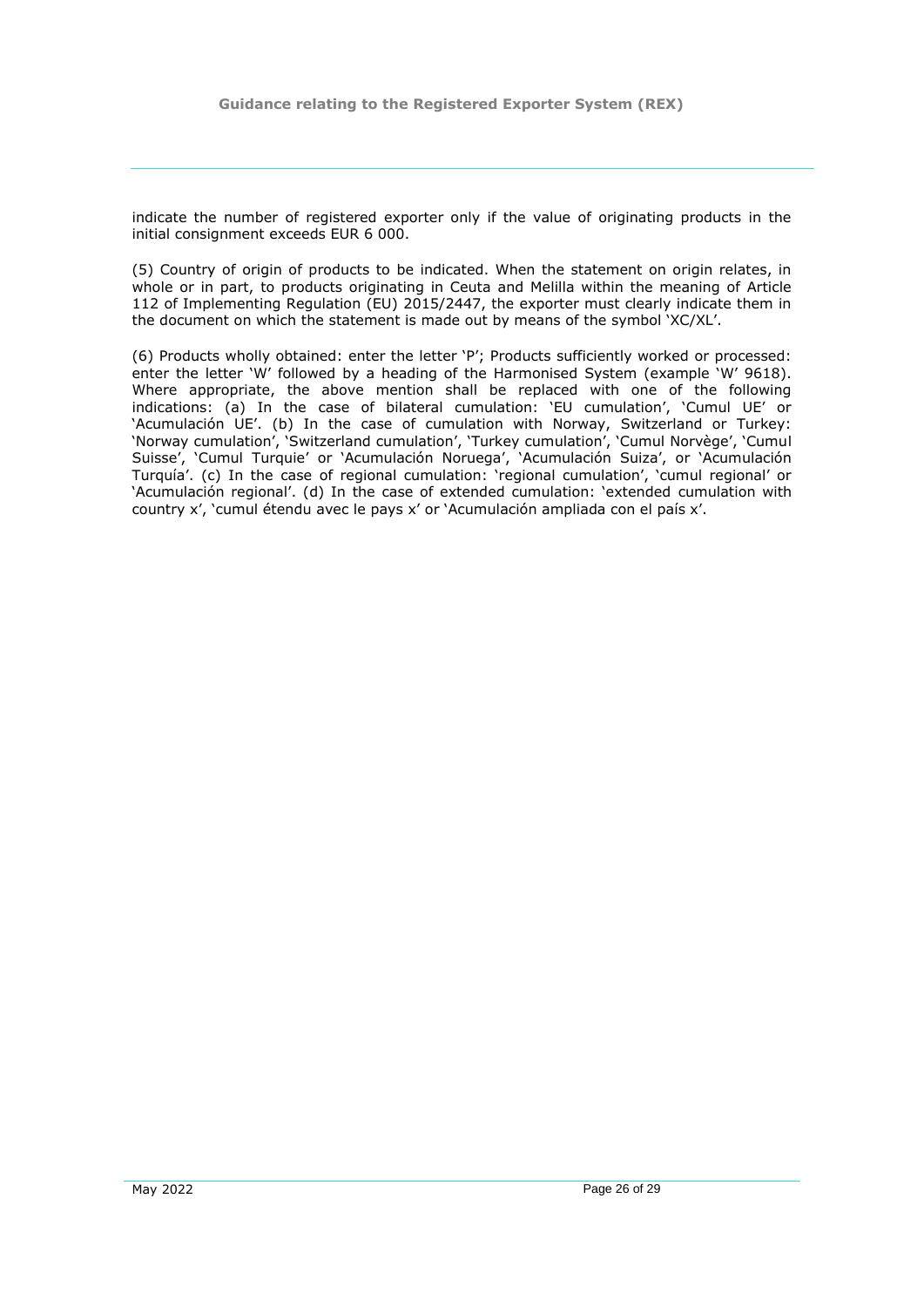**Guidance relating to the Registered Exporter System (REX)**

### <span id="page-26-0"></span>**11.ANNEX 2 – EXAMPLE FOR THE EU-CANADA AGREEMENT - PROVISION**

#### **ENABLING THE APPLICATION OF THE REX SYSTEM FOR EU EXPORTS**

Extract of the origin protocol of the agreement between the EU and Canada

### **Article 19**

#### **Obligations regarding exportations**

1. An origin declaration as referred to in Article 18.1 shall be completed:

(a) in the European Union, by an exporter in accordance with the relevant European Union legislation; and

(b) in Canada, by an exporter in accordance with Part V of the Customs Act, R.S.C., 1985, c. 1 (2nd Supp.).

2. The exporter completing an origin declaration shall at the request of the customs authority of the Party of export submit a copy of the origin declaration and all appropriate documents proving the originating status of the products concerned, 564 including supporting documents or written statements from the producers or suppliers, and fulfil the other requirements of this Protocol.

3. An origin declaration shall be completed and signed by the exporter unless otherwise provided.

4. A Party may allow an origin declaration to be completed by the exporter when the products to which it relates are exported, or after exportation if the origin declaration is presented in the importing Party within two years after the importation of the products to which it relates or within a longer period of time if specified in the laws of the importing Party.

5. The customs authority of the Party of import may allow the application of an origin declaration to multiple shipments of identical originating products that take place within a period of time that does not exceed 12 months as set out by the exporter in that declaration.

6. An exporter that has completed an origin declaration and becomes aware or has reason to believe that the origin declaration contains incorrect information shall immediately notify the importer in writing of any change affecting the originating status of each product to which the origin declaration applies.

7. The Parties may allow the establishment of a system that permits an origin declaration to be submitted electronically and directly from the exporter in the territory of a Party to an importer in the territory of the other Party, including the replacement of the exporter's signature on the origin declaration with an electronic signature or identification code.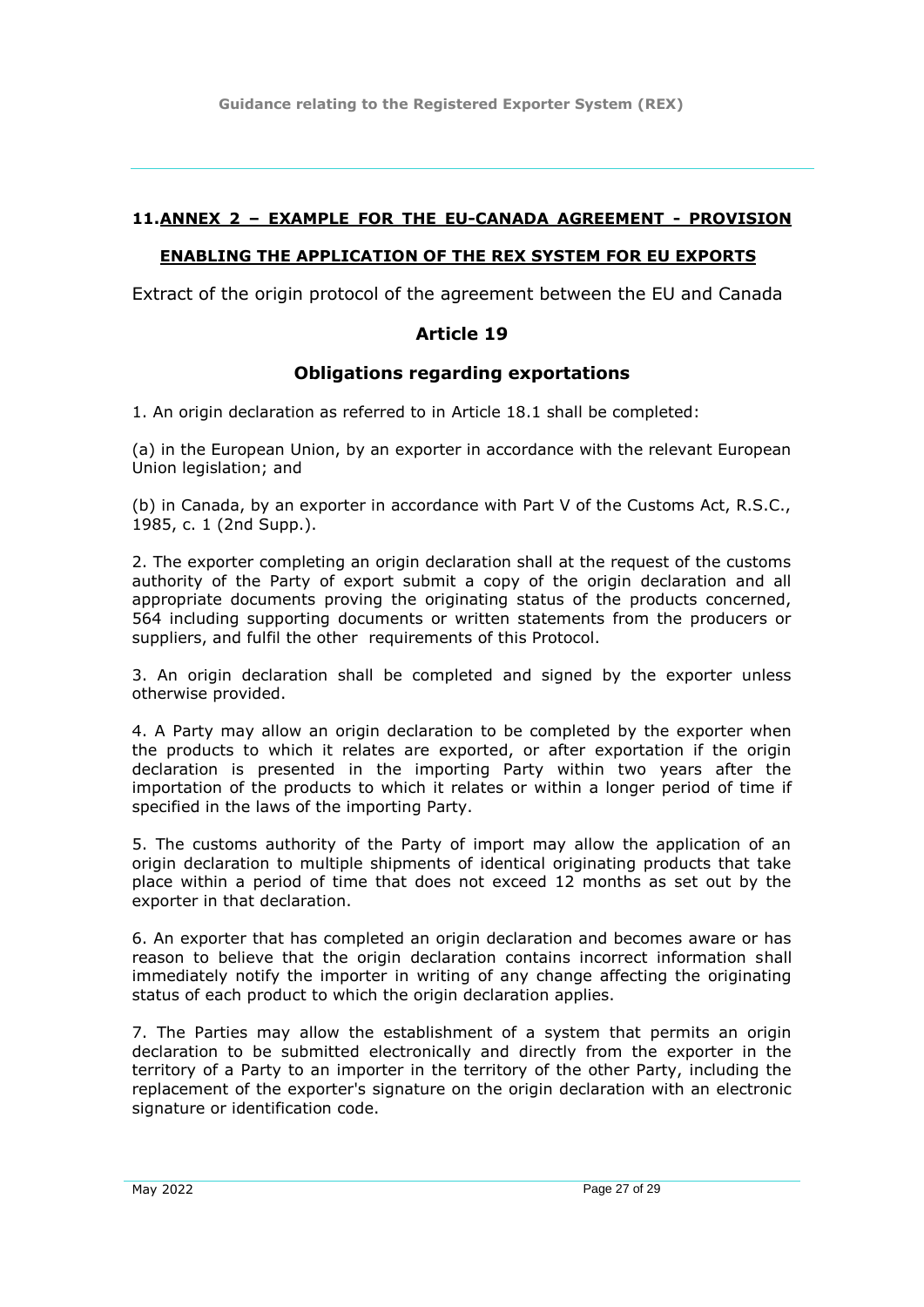**Guidance relating to the Registered Exporter System (REX)**

### <span id="page-27-0"></span>**12.ANNEX 3 – EXAMPLE FOR THE EU-VIETNAM AGRREEMENT - PROVISION**

### **ENABLING THE APPLICATION OF THE REX SYSTEM FOR EU EXPORTS**

Extract of the origin protocol of the agreement between the EU and Vietnam

## **Article 15**

### **General requirements**

1. Products originating in the Union shall, on importation into Vietnam benefit from this Agreement upon submission of any of the following proofs of origin:

(a) a certificate of origin made out in accordance with Articles 16 to 18;

(b) an origin declaration made out in accordance with Article 19 by:

i) an approved exporter within the meaning of Article 20 for any consignment regardless of its value, or

ii) any exporter for consignments the total value of which does not exceed EUR 6000;

(c) a statement of origin made out by exporters registered in an electronic database in accordance with the relevant legislation of the Union after the Union has notified to Vietnam that such legislation applies to its exporters. Such notification may stipulate that letters a) and b) shall cease to apply to the Union.

2. Products originating in Vietnam shall, on importation into the Union, benefit from this Agreement upon submission of any of the following proofs of origin:

(a) a certificate of origin, made out in accordance with Articles 16 to 18;

(b) an origin declaration made out by any exporter for consignments the total value of which is to be determined in national legislation of Vietnam and will not exceed EUR 6000;

(c) an origin declaration made in accordance with in Article 19 by an exporter approved or registered in accordance with the relevant legislation of Vietnam after Vietnam has notified to the Union that such legislation applies to its exporters. Such notification may stipulate that letter a) shall cease to apply to Vietnam.